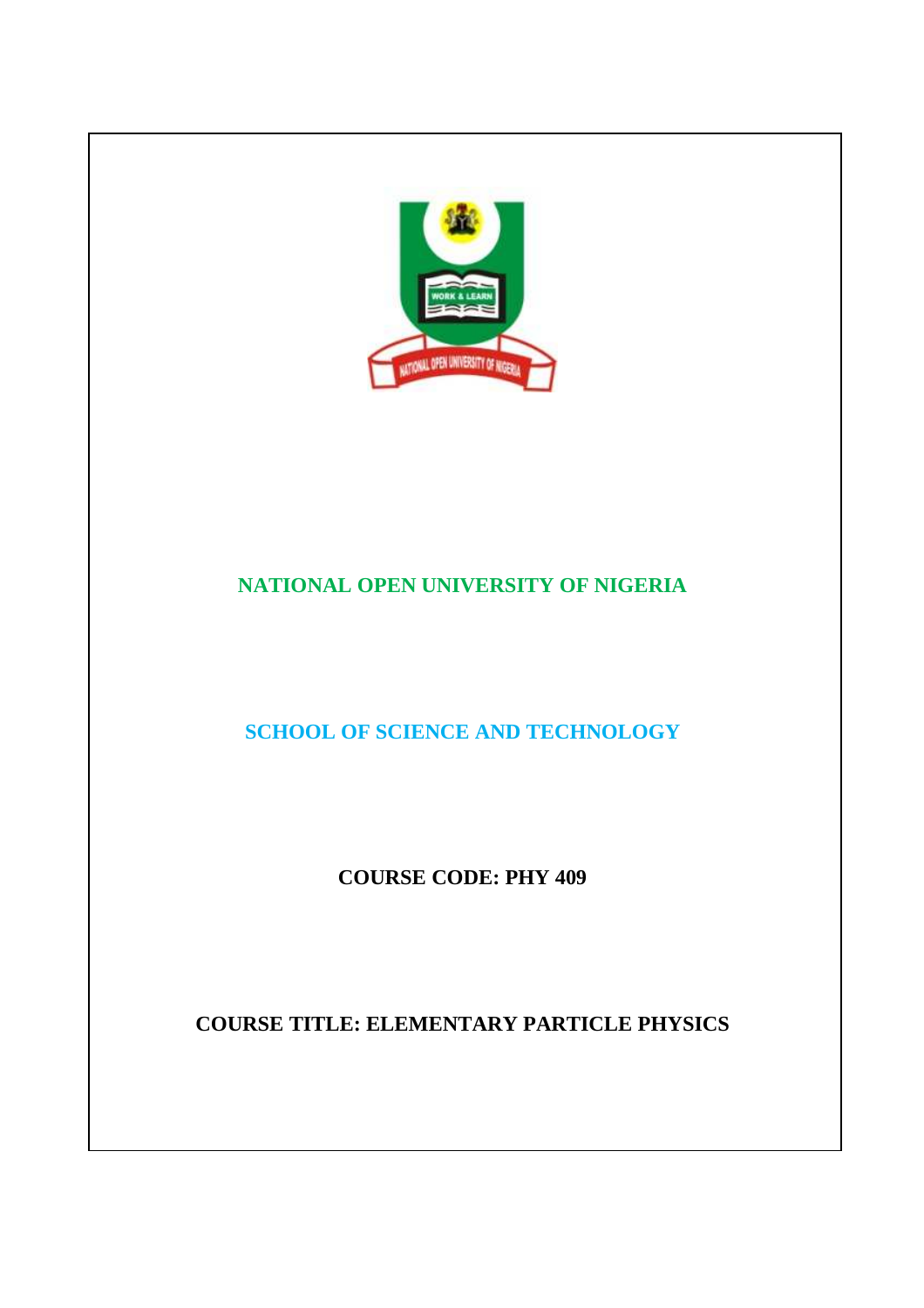Course Code PHY 409 Course Title ELEMENTARY PARTICLE PHYSICS<br>Course Developer DR. OLORODE, D. E DR. OLORODE, D. E

### PHYSICS DEPARTMENT UNIVERSITY OF LAGOS

Programme Leader Dr. Ajibola S. O. **National Open University** 

**of Nigeria** 

Lagos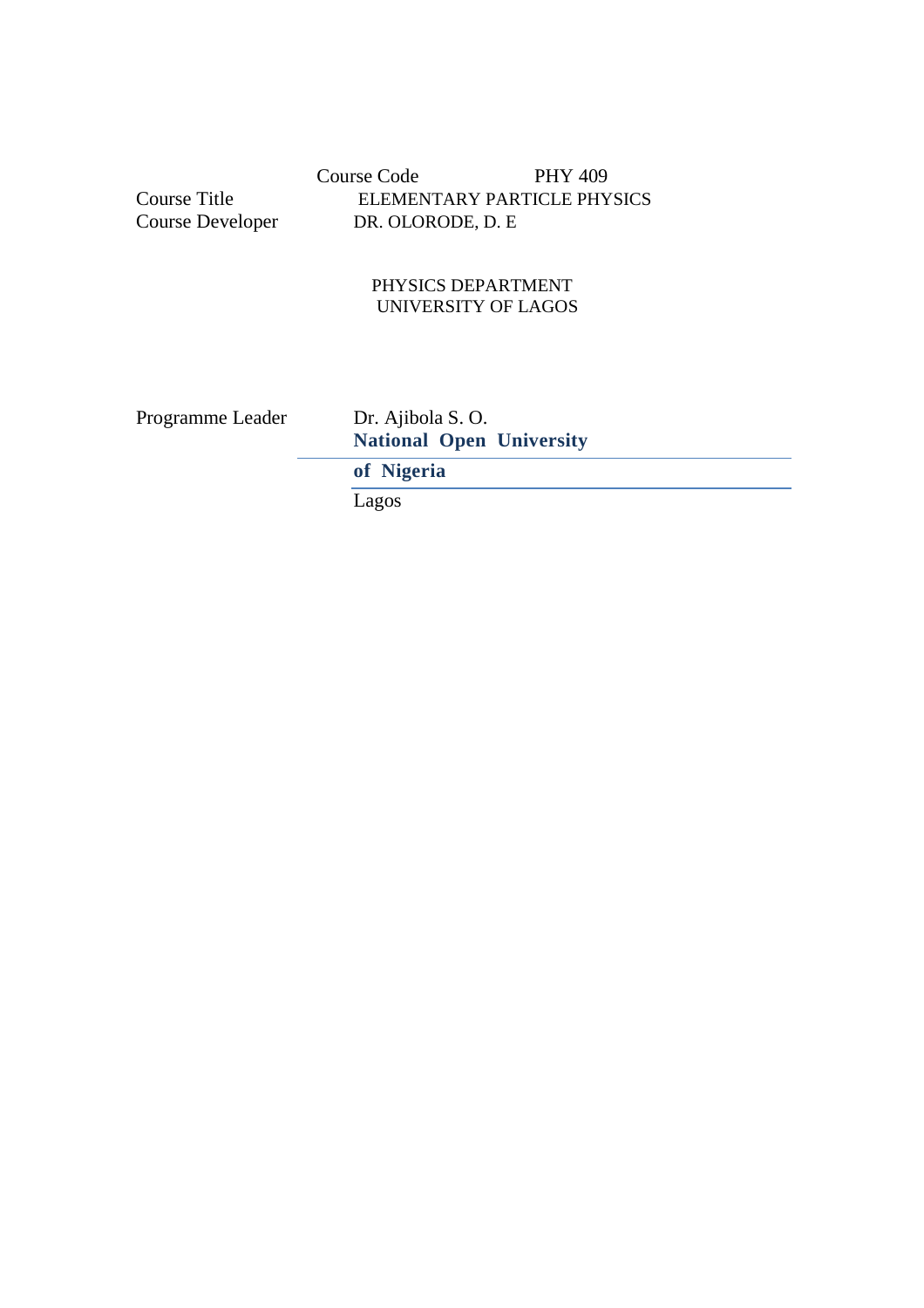#### **PHY 409**

# **ELEMENTARY PARTICLE PHYSICS**

# **MODULE 1**

#### **UNIT 1 1.0 INTRODUCTION**

This module is a study of elementary particles, what they are, how they are produced, how they behave and how they fall into families depending on their various properties. Each of the families has its own spin which is a major instrument in grouping the particles. The particles possess some properties which are usually referred to as quantum properties. The properties allow us to group them into the various families that exist. In this module we will see how these sub-atomic particles can be produced, observed and grouped into families.

#### **2.0 OBJECTIVES**

The objectives of this study are:

- i) to know what elementary particles are
- ii) to know how they are produced
- iii) to identify equipments to detect particles
- iv) to know the properties of the particles and
- v) to be able to group particles into their various families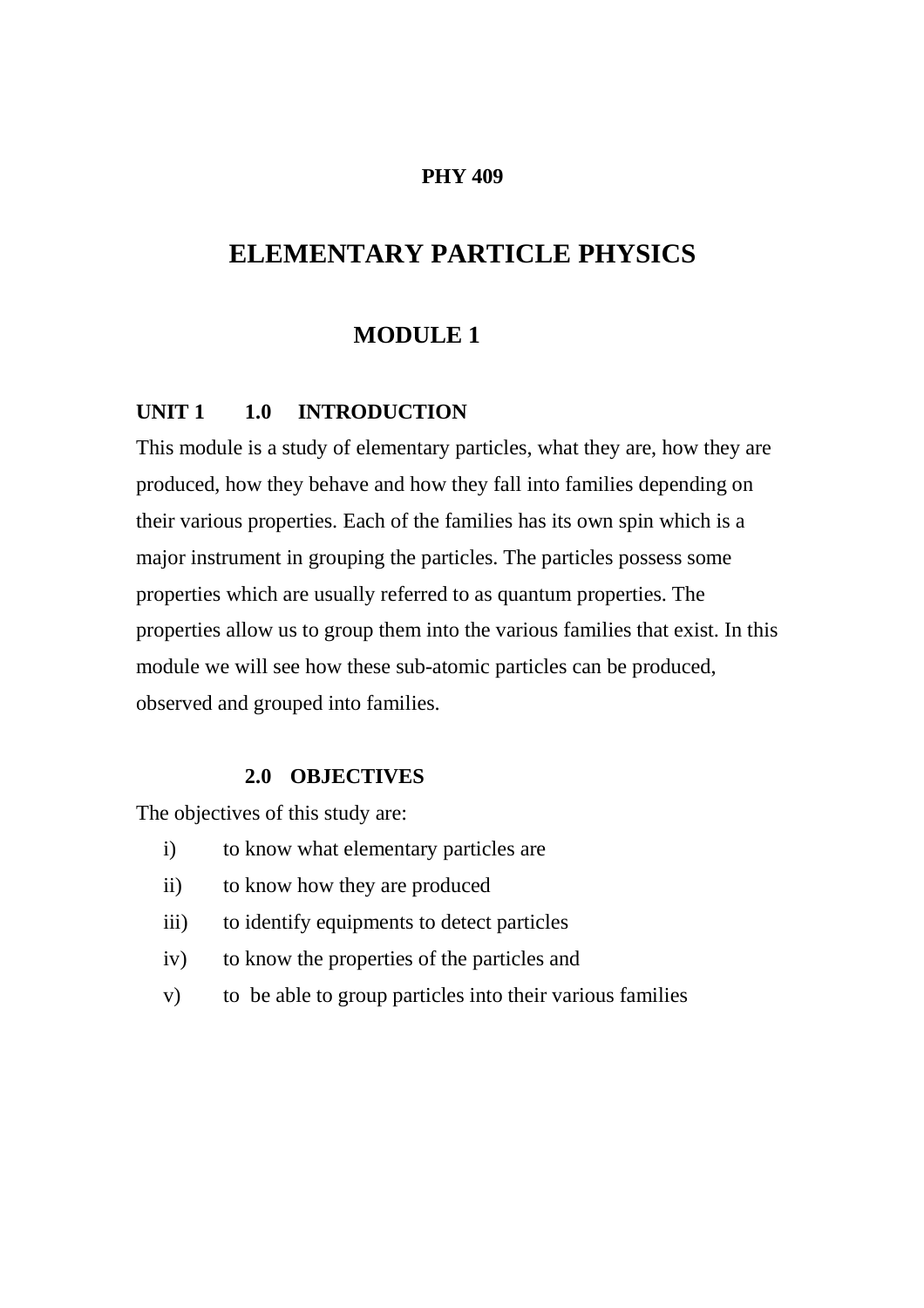#### **3.0 TYPES OF ELEMENTARY PARTICLES**

Elementary particles are numerous and they belong to groups and families depending on their spin quantum numbers and other properties. Shortly, you will get to know the families, their properties and you will be able to group them. However, it is worth noting that some of these particles have integer spins; others have half- integer spins while some others possess fractional charges.

### **3.1 ELEMENTARY PARTICLES**

There are many elementary particles known, all of them are termed elementary because they are assumed to be the basic building blocks of matter in understanding the properties of matter. More than 200 subatomic particles have been discovered so far, all detected in sophisticated particle accelerators.

These particles are studied because their study can lead to a deeper understanding of nature.

#### **3.1.1 DEFINITION OF ELEMENTARY PARTICLES**

An elementary particle is one that is not known to have a substructure; that is, it is not known to be made up of smaller particles. If an elementary particle truly has no substructure, then it is one of the basic building blocks of the universe from which all other particles are made. Elementary particles therefore, are particles with no measurable internal structure; that is, they are not composed of other particles. They are the fundamental objects of quantum field theory. Many families and sub-families of elementary particles exist. Elementary particles are classified according to their spin. Fermions have half-integer spin while bosons have integer spin.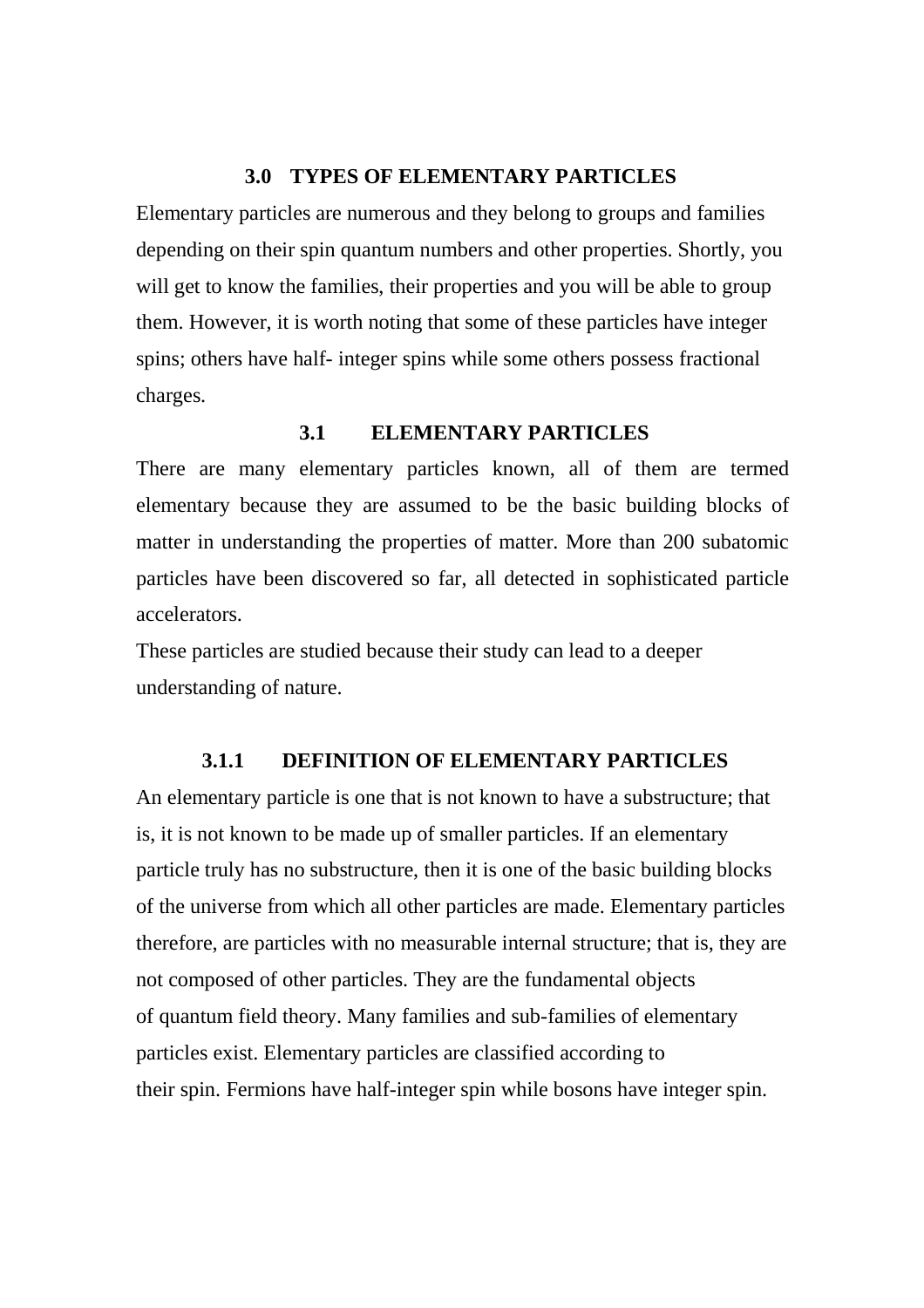# **3.1.2 ORIGIN / PRODUCTION OF ELEMENARY PARTICLES**

Some of the particles were first observed in cosmic rays and this discovery opened the way to many other new particles discovery. A good example is the muon. Elementary particles are high energy particles, hence they are produced in high energy chambers like the accelerators where fast –moving particles collide to generate other lighter particles.

One good example is the collision of a proton with another proton in an accelerator. This collision will produce a neutron, a positive pion and another proton as shown below.





# **3.1.3 DETECTION OF ELEMENTARY PARTICLES**

These particles can be detected using any of the particle detectors in physics. The particle detectors can be the Gaseous ionization detectors like:

Cloud chamber

Ionization chamber

Proportional counter

Multi-wire Proportional Chamber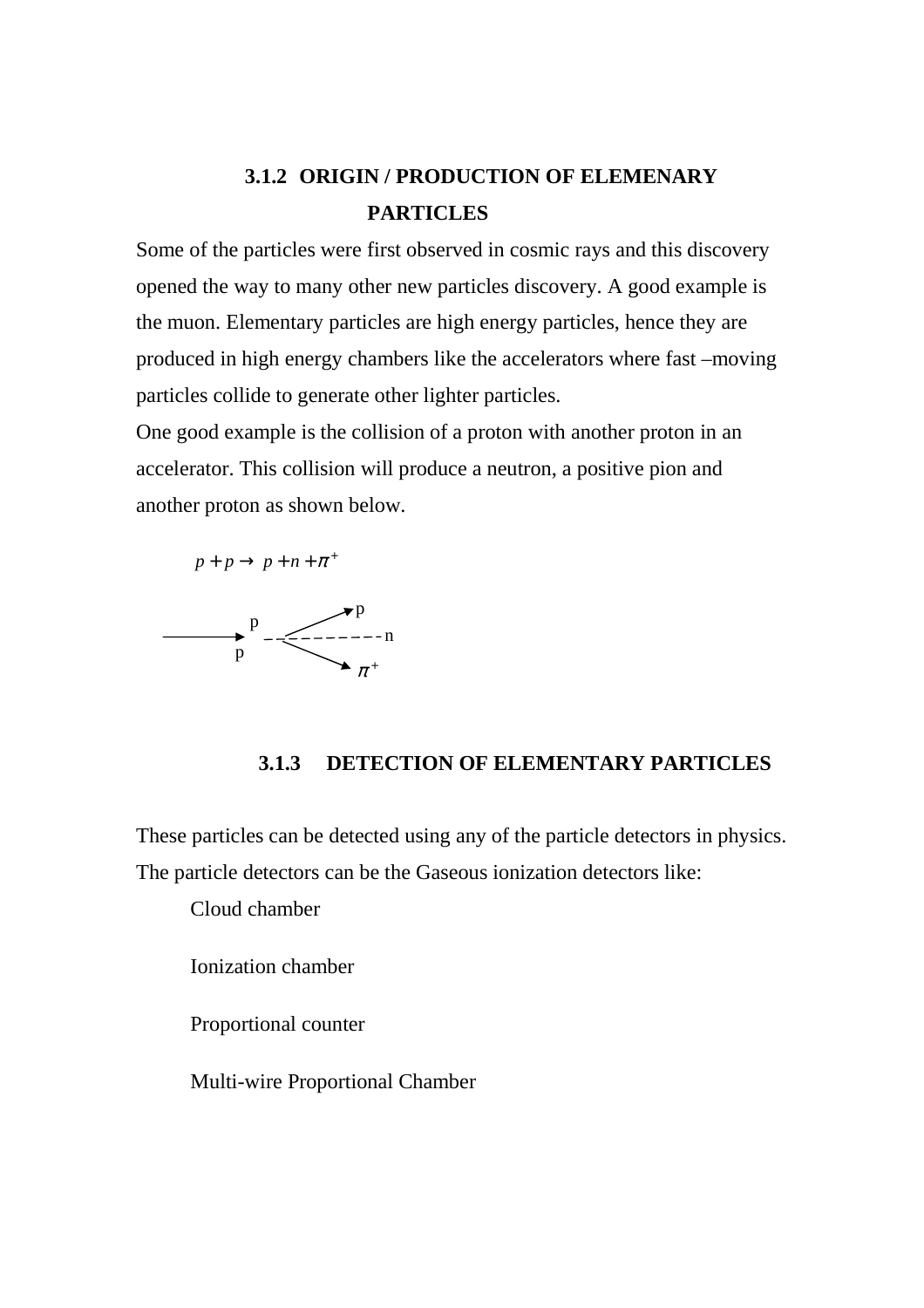Drift chamber

Time projection chamber

Geiger-Müller tube

Spark chamber.

Apart from these, there are also Solid-state detectors like:

semiconductor detectors

solid-state track detectors

Cherenkov detector

Scintillation counter

Photo multiplier or Photodiode / Avalanche photodiode

# 3.2 PARTICLE FAMILIES

Elementary particles are grouped into families according to their properties and behavior / interactions with other particles. They can be either fermions (with half- integral spins) or bosons ( with integer spins). The families include :

- i) the quarks and the leptons which are fermions
- ii) the hadrons ( which are the mesons and the baryons)
- iii) the hyperons

The last two families here are bosons.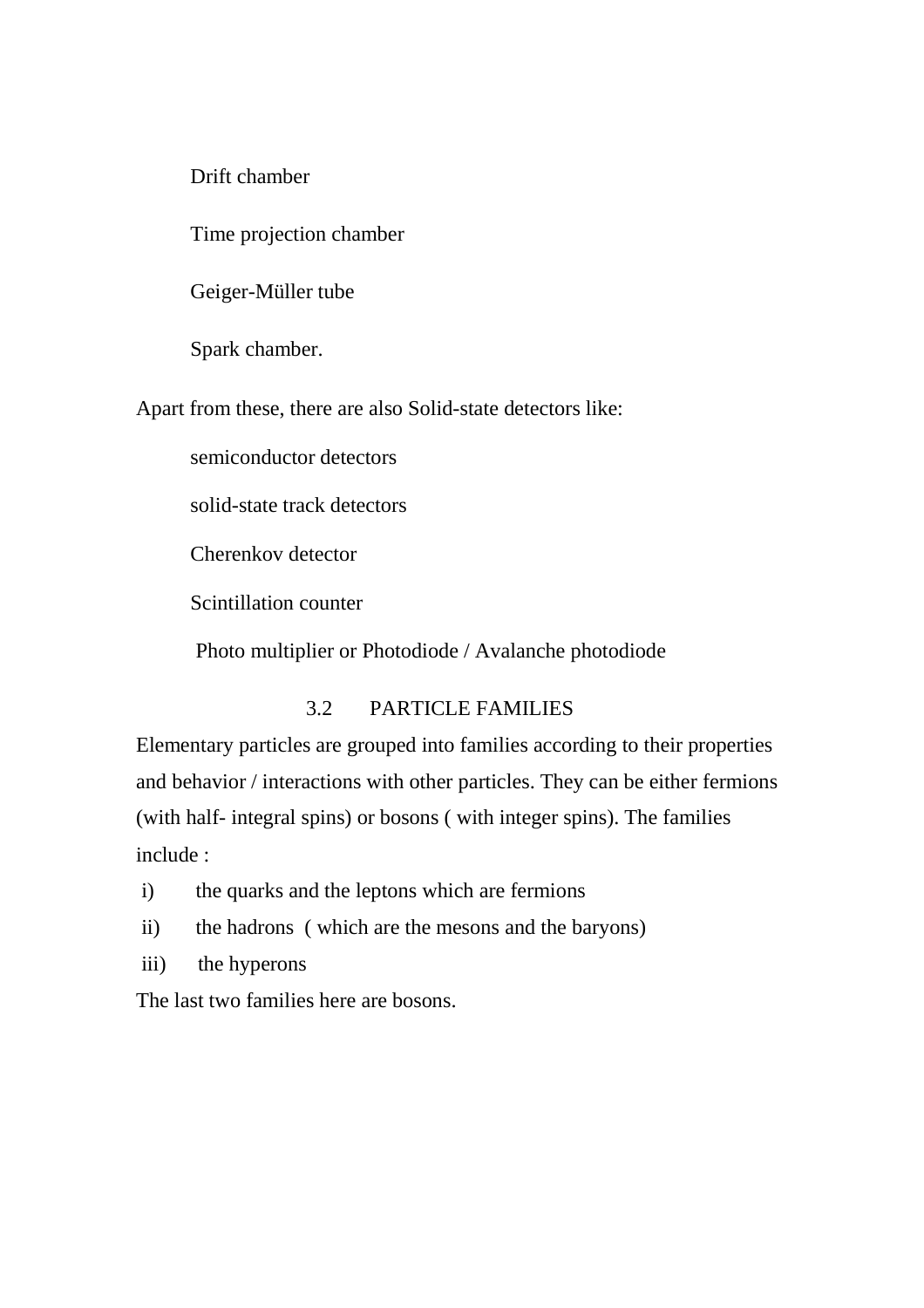## **3.2.1 QUARKS**

Quarks are elementary particles with fractional charges. They also possess half- integer spins and so they are fermions. There are six quarks and six corresponding anti-quarks . There are no free quarks in nature, i.e. quarks do not exist by themselves. All quarks must be bound to another quark or antiquark by the exchange of gluons. This is called quark confinement. Let us look at them on a table below with their properties.

| Name      | Symbol      | Charge e | Mass (MeV/ $c^2$ ) |
|-----------|-------------|----------|--------------------|
| up<br>u   | u           | $+2/3$   | $1.5 - 3.3$        |
| charme    | $\mathbf c$ | $+2/3$   | $1,160-1,340$      |
| top<br>t  |             | $+2/3$   | 169,100-173,300    |
| down d    | d           | $-1/3$   | $3.5 - 6.0$        |
| strange s | S           | $-1/3$   | $70 - 130$         |
| bottom b  | b           | $-1/3$   | 4,130-4,370        |

### **3.2.2 LEPTONS**

There are 12 fundamental fermions, made up of six quarks and six leptons. Three of the leptons are neutrinos, and the remaining three have electric charge of −1 each .These are the electron, the muon and the tauon. The table below shows the lepton family with some properties.

| Name     | Symbol | Antiparticle | Charge<br>e | <b>Mass</b><br>(MeV/c <sup>2</sup> ) |
|----------|--------|--------------|-------------|--------------------------------------|
| Electron | $e-$   | $e+$         | $-1$        | 0.511                                |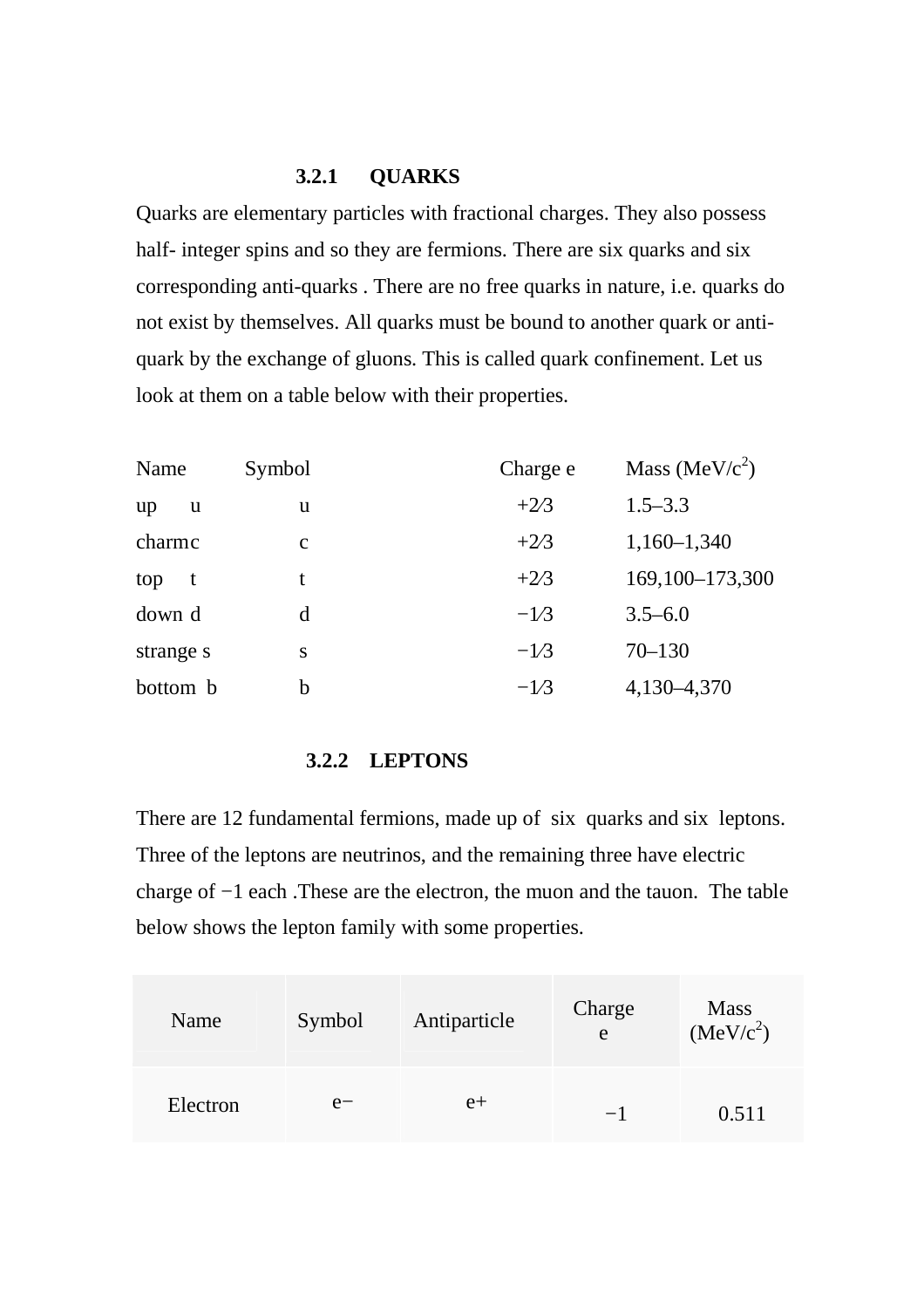| Name                 | Symbol    | Antiparticle | Charge<br>e    | <b>Mass</b><br>(MeV/c <sup>2</sup> ) |
|----------------------|-----------|--------------|----------------|--------------------------------------|
| Electron<br>neutrino | ve        | ve           | $\overline{0}$ |                                      |
| Muon                 | $\mu-$    | $\mu +$      | $-1$           | 105.7                                |
| Muon neutrino        | $v\mu$    | $v\mu$       | $\overline{0}$ | < 0.170                              |
| Tau                  | $\tau-$   | $\tau +$     | $-1$           | 1,777                                |
| Tau neutrino         | $\nu\tau$ | $\nu\tau$    | $\theta$       | < 15.5                               |

## **3.2.3 HADRONS**

These are particles that interact by the strong interaction and the general classification includes mesons and baryons. The class of hadrons is further described by the two families below.

#### **3.2.4 MESONS AND BARYONS**

Mesons are intermediate mass particles which are made up of a quark and an anti-quark pair. On the other hand, three quark combinations give rise to baryons.

Mesons are bosons, with integral spins. They include the pi-mesons (pions), the k-mesons (or kaons) and the eta  $(\eta)$ . The pions are positive-, negativeand neutral - pions. The neutral pion decays to an electron, positron, and gamma ray by the electromagnetic interaction on a time scale of about 10-16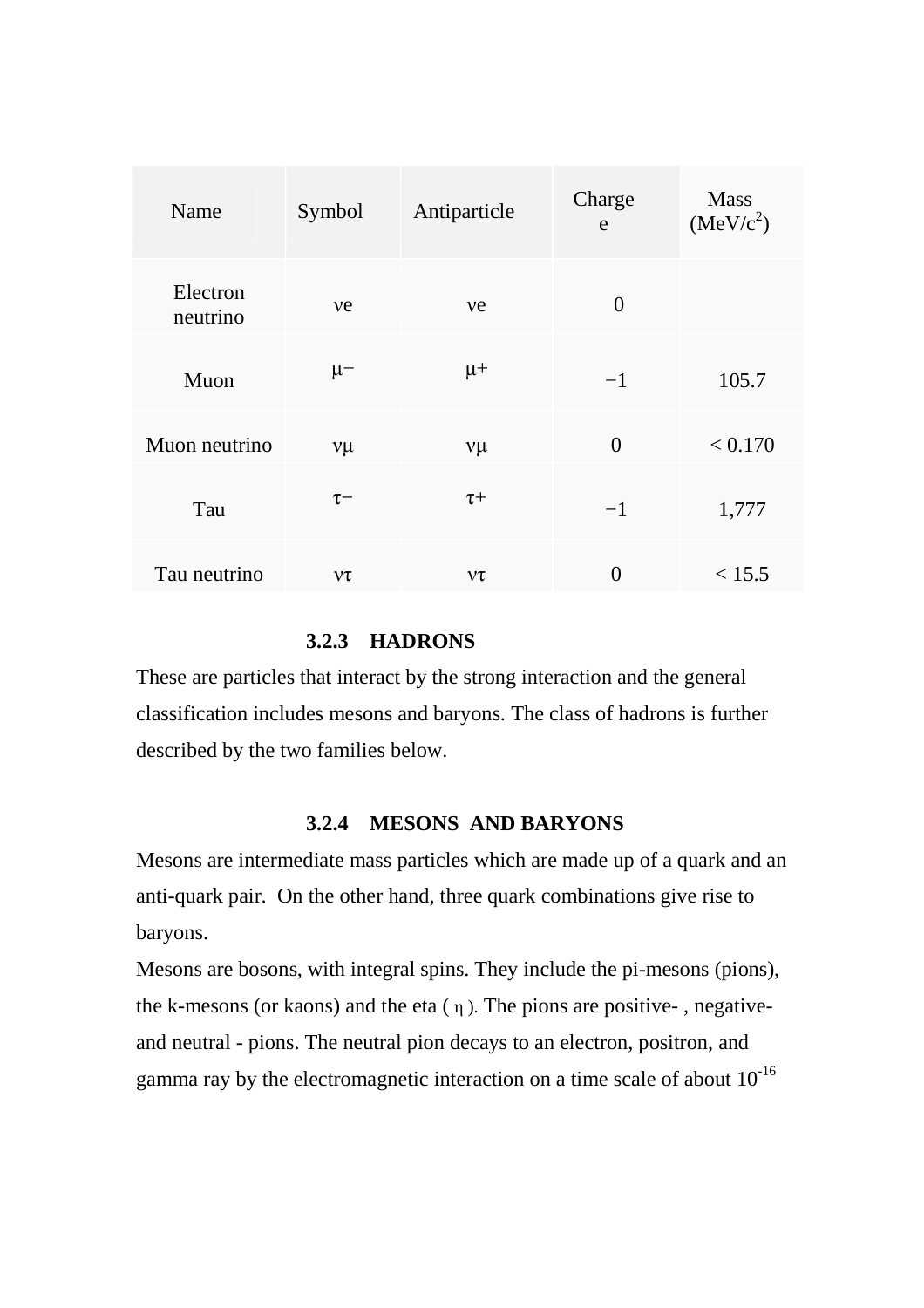seconds, but the positive and negative pions have longer lifetimes of about  $2.6 \times 10^{-8}$  s.

The baryons include the nucleons which are protons and neutrons; as well as the hyperons that are strange baryons ( the lambda, the sigmas, the chis and the omega).

## **3.2.5 HYPERONS**

A hyperon is any baryon containing one or more strange quarks, but no charm quarks or bottom quarks. Being baryons, all hyperons are fermions. That is, they have half-integer spin and obey Fermi-Dirac statistics. They all interact via the strong nuclear force, making them types of hadrons. They are composed of three light quarks, at least one of which is a strange quark, which makes them strange baryons. They include three Sigma hyperons,  $\Sigma^+$ ,  $\Sigma$ <sup>0</sup> and  $\Sigma$ <sup>-</sup>. They possess rest mass of ~1,190 MeV and lifetimes of ~1×10<sup>-10</sup> s with the exception of  $\Sigma^0$  whose lifetime is shorter than  $1\times10^{-19}$  s. There is also one Lambda hyperon, Λ0 with a rest energy of 1,115 MeV and a lifetime of  $2.6\times10^{-10}$  s. There are two Xi hyperons, also known as the cascades  $\Xi^0$  and  $\Xi^{-1}$ .. They have rest energies of 1,315 MeV and 1,320 MeV and lifetimes of  $2.9\times10^{-10}$  s and  $1.6\times10^{-10}$  s respectively. There is one Omega hyperon, the last discovered,  $\Omega^{-1}$ , with a mass of 1,670 MeV and a lifetime of  $8.2 \times 10^{-11}$  s.

### **3.2.6 DECAY OF HYPERONS**

The hyperons do participate in strong interactions and the following show their decay modes

Λ decay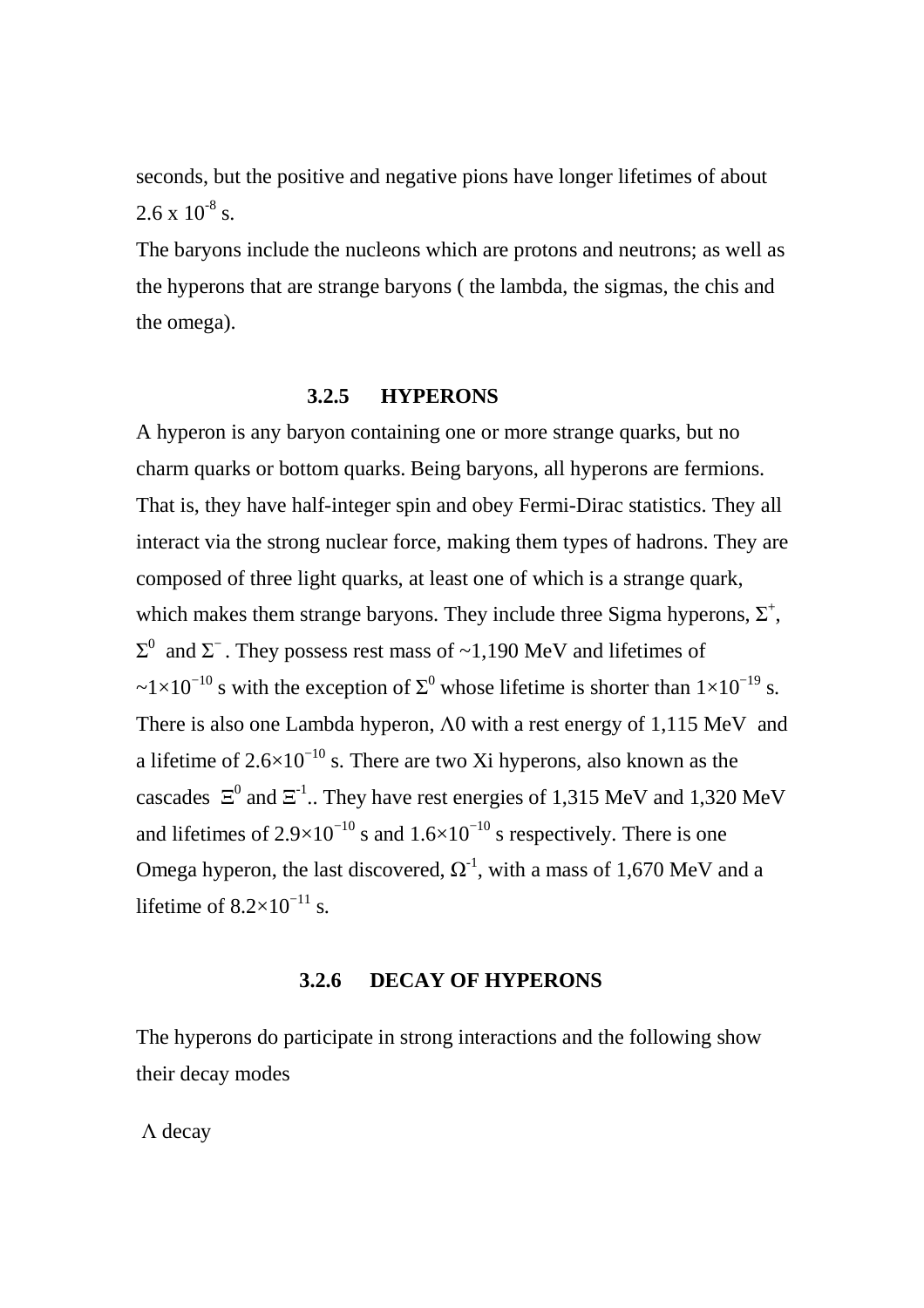$$
\Lambda^0 \to p+ + \pi-
$$

$$
\Lambda^0 \to n^0 + \pi^0
$$

 $\Lambda^0$  may also decay on rare occurrences via these processes:

$$
\Lambda^{0} \to p+ + e- + ve
$$
  

$$
\Lambda^{0} \to p+ + \mu- + v\mu
$$

Σ decay

$$
\Sigma + \rightarrow p + + \pi 0
$$

$$
\Sigma + \rightarrow n^0 + \pi +
$$

$$
\Sigma^0 \rightarrow \Lambda^0 + \gamma
$$

$$
\Sigma - \rightarrow n^0 + \pi -
$$

Ξ decay

$$
\Xi^0 \to \Lambda^0 + \pi^0
$$

$$
\Xi^- \to \Lambda^0 + \pi^-
$$

Ξ particles are also known as "cascade" hyperons, since they go through a two-step cascading decay into a nucleon by first decaying to a  $\Lambda^0$ and emitting a  $\pi^{\pm}$ .

 $\Omega^-$  decay

$$
\Omega \to \Xi^0 + \pi -
$$
  
\n
$$
\Xi^0 \to \Lambda^0 + \pi^0
$$
  
\n
$$
\Lambda^0 \to p + + \pi -
$$

# 4.0 CONCLUSION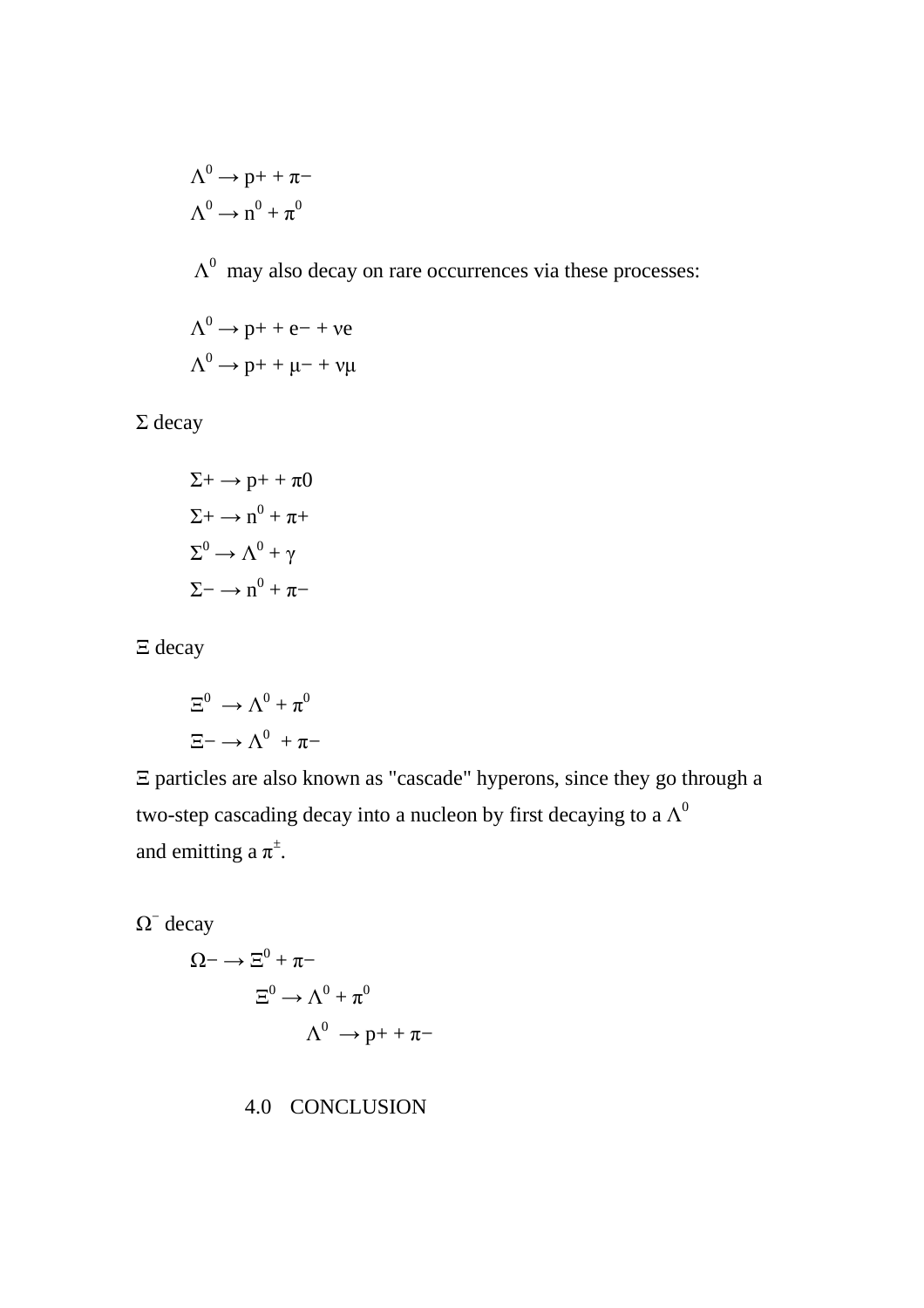Elementary particles are basic building blocks of matter. They help us to understand matter and its composition. Elementary particles come in families and they all possess spin, charge and other quantum properties. Understanding of the elementary particles and their behavior will help us to understand some basic laws and principles of physics.

#### **5.0 SUMMARY**

We have been able to see that the elementary particles are many in nature. They are observable in cosmic rays. They have many families which include: the quarks, the baryons, the mesons, the hadrons and the hyperons.

### **6.0 TUTOR-MARKED ASSIGNMENT**

- [MT 1.1] Draw a table showing the elementary particles (not antiparticles) according to their families with the following properties: symbol, charge, and spin.
- [MT1.2] Differentiate between a lepton and a meson giving names of particles and some properties.

## **7.0 FURTHER READINGS**

An Introduction to the Physics of Nuclei and Particles by R. Dunlap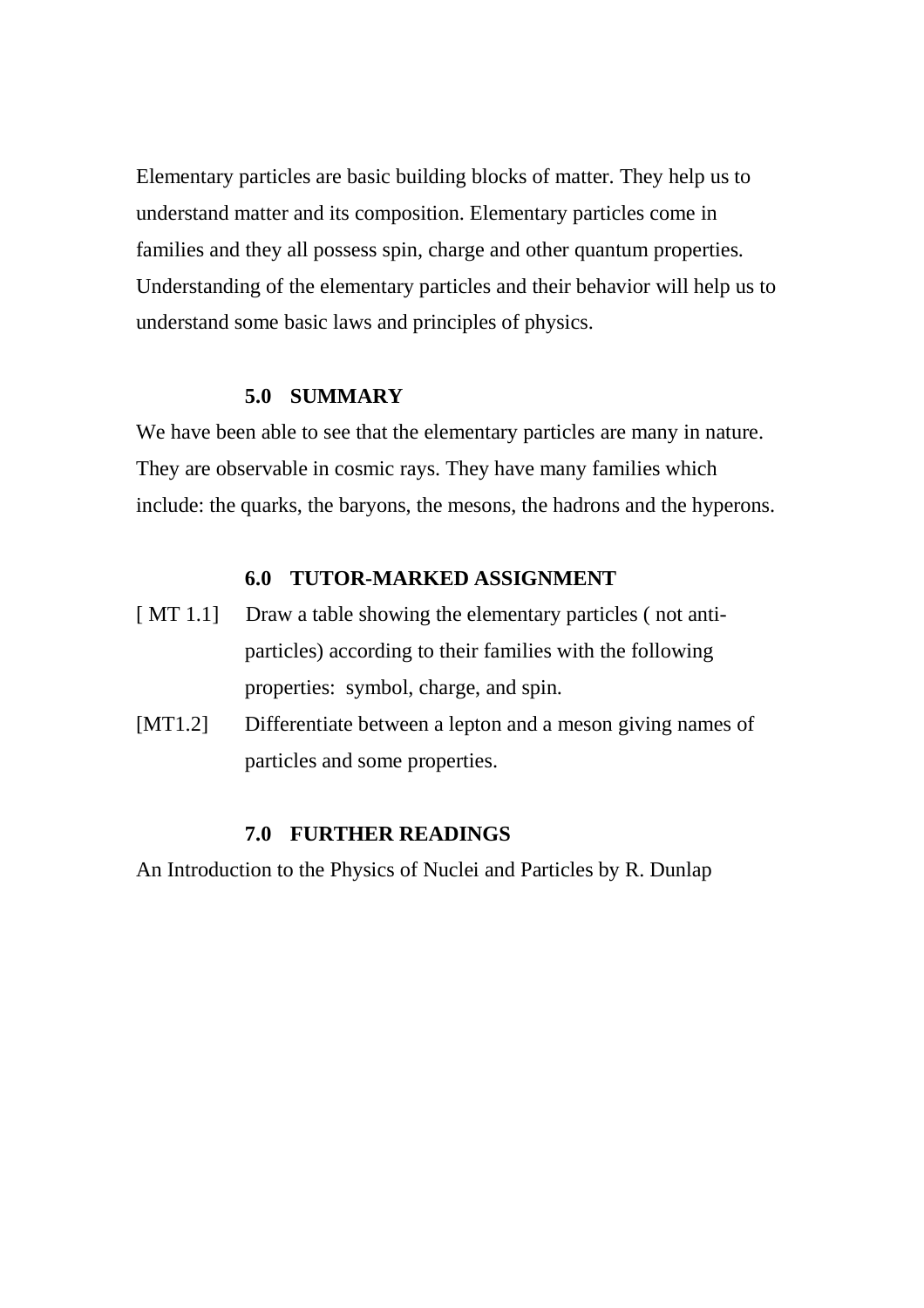# **MODULE 2**

# **UNIT 1 1.0 INTRODUCTION**

Elementary particles interact with each other, they can also collide one with another or even exchange some force carriers. All these can give rise to production of new particles or energies which can be linked to other smaller particles or resonances (ie intermediate particles).The interactions of the particles with one another are governed by some laws which must be obeyed before a reaction can be allowed in nature. These laws are known as conservation laws.

## **2.0 OBJECTIVES**

The objectives of this chapter are:

- (i) to know about the various conservation laws
- (ii) to classify the conservation laws
- (iii) to describe each law using examples
- (iv) to test whether a reaction will take place in nature or not

## **3.0 CONSERVATION LAWS**

These are laws that must be obeyed before a reaction can take place in particle physics. There are many of them ranging from the law of charge conservation to the hypercharge conservation.

### **3.1 CLASSIFICATION OF LAWS**

We are well aware of the fact that in a collision or a reaction, the total momentum is always conserved. This is a fundamental law.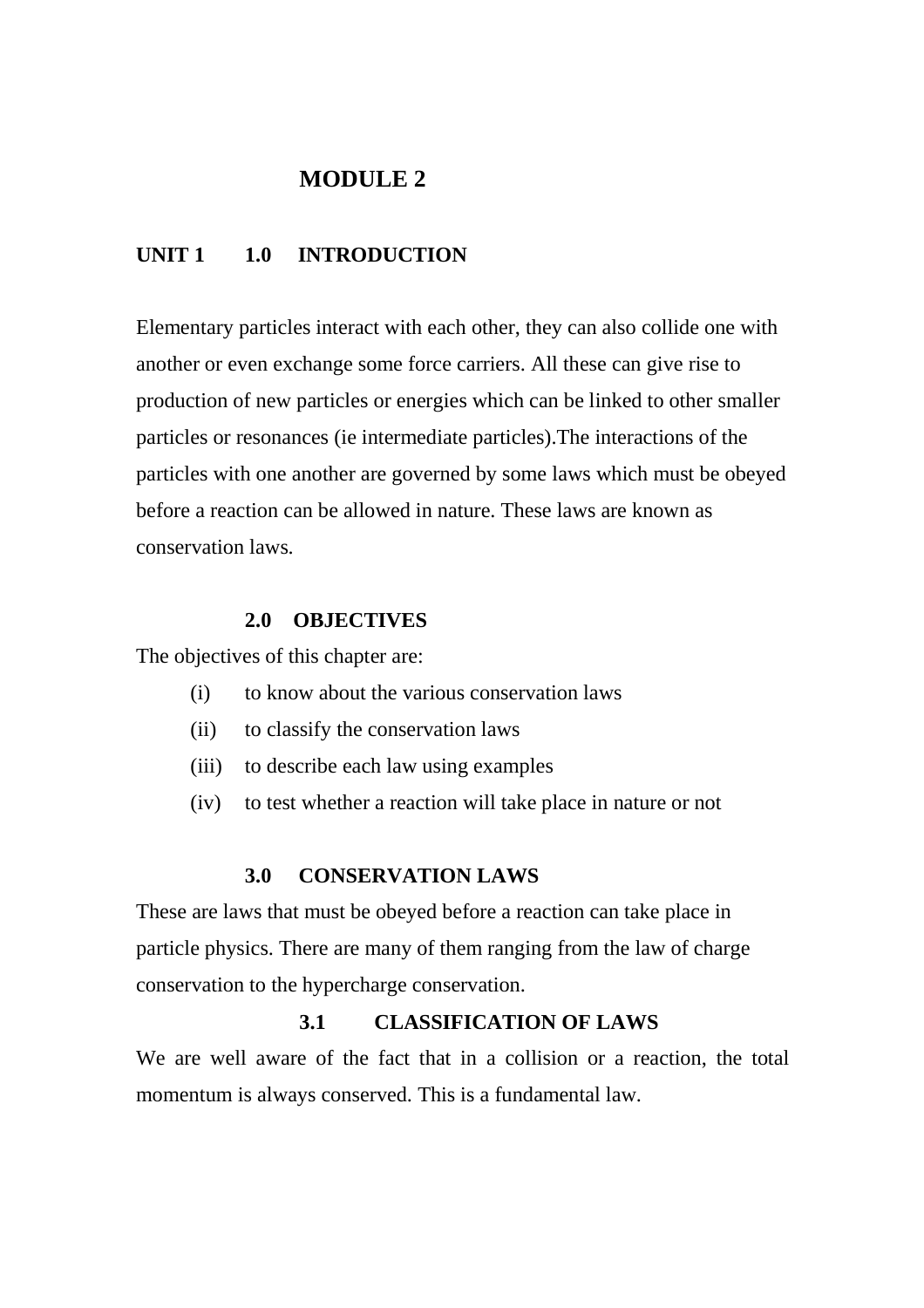Similarly, the total energy in a reaction involving these elementary particles is conserved. Elementary particles obey several such conservation laws.

## 3.2 **EXACT CONSERVATION LAWS**

The exact or absolute conservation laws include those of:

- i) Energy
- ii) linear momentum
- iii) angular momentum
- iv) charge
- v) baryon number
- vi) lepton numbers and
- vii) CPT (Change conjugation, Parity and Time reversal)

## **3.3 DESCRIPTION OF EACH LAW**

## **Conservation of Energy and Linear Momentum**

These state that in a reaction the total energy and linear momentum are conserved.

Example: Consider a reaction where  $\Pi$  meson decays into a  $\mu$ <sup>-</sup> meson and an antineutrino  $\bar{\gamma}$  i.e,

$$
\Pi^- \to \overline{\mu} + \overline{\gamma}_{\mu}
$$

 $E_{\Pi^{-}}E_{\mu^{-}}+E_{\bar{\gamma}_{\mu}}$  (*t* is conserved)

 $m_{\overline{\Pi}} c^2 = E_\mu + E \gamma$  $E_{\mu} = (p_{\mu}|^2 c^2 + m^2 \mu c^4)/2$  = total energy of  $\mu^-$  and that of  $\bar{\gamma}_{\mu}$  will be  $E_{\gamma} = |p_2|^c$  (using  $m\overline{\gamma} = 0$ )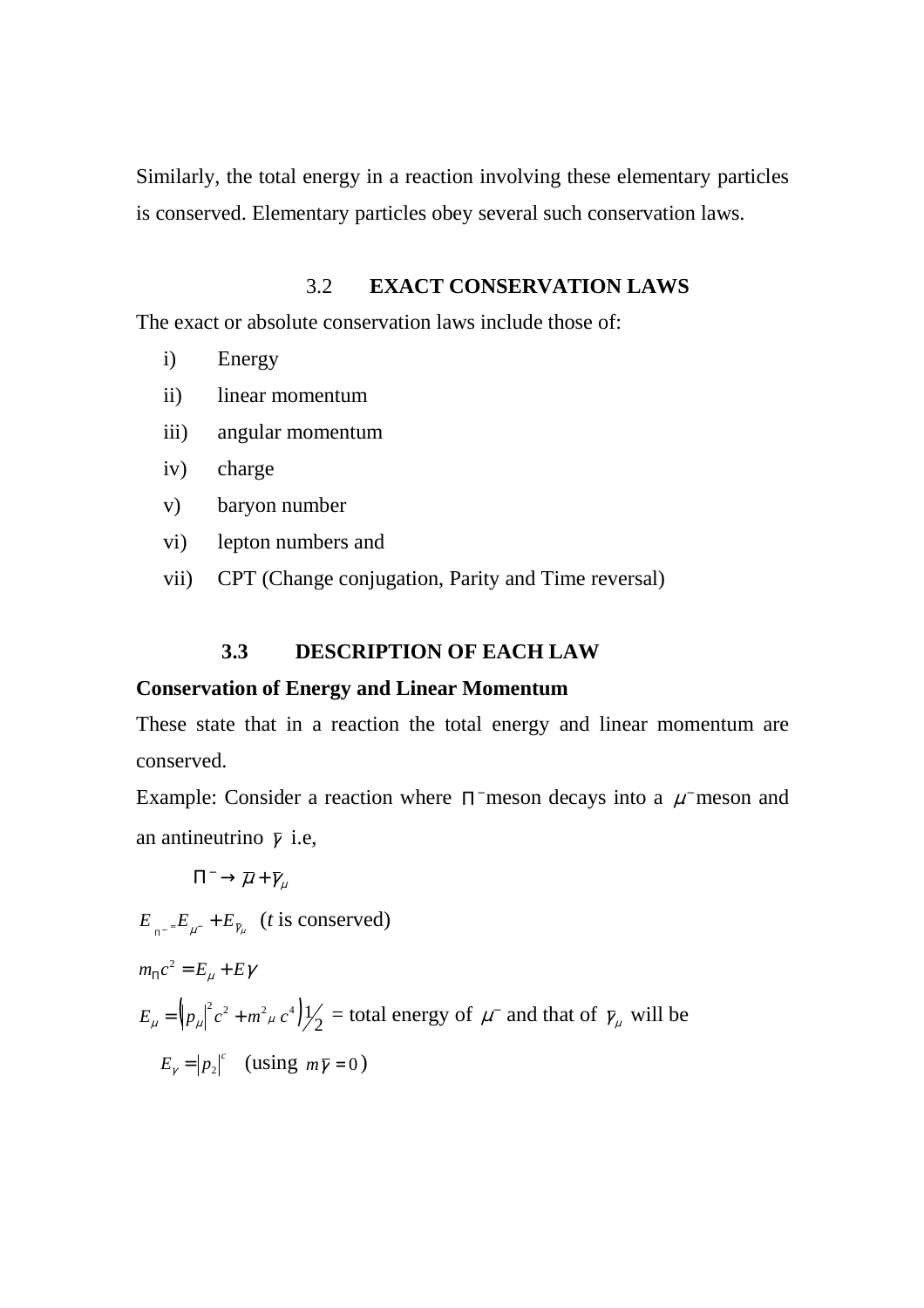Initial momentum of the  $\Pi$  meson is zero because it is at rest and its rest mass is zero.

Hence conservation of momentum gives

$$
0 = p_{\mu} + p_{\gamma} \qquad (p_{\Pi} = 0)
$$

Or  $p_{\mu} = -p_2$ 

Substitute to get energy equation as;

$$
\left( p_{\mu} \right)^{2} c^{2} + m^{2}{}_{\mu} c^{4} \left) \frac{1}{2} + \left| p_{\mu} \right| c = m_{\Pi} c^{2}
$$
  
or 
$$
\left( p_{\mu} \right)^{2} c^{2} + m^{2}{}_{\mu} c^{4} \left) \frac{1}{2} = m_{\Pi} c^{2} - \left| p_{\mu} \right| c^{2}
$$

use p for the modulus  $|p_{\mu}|$ 

i.e

$$
p^{2}c^{2} + m^{2}{}_{\mu}c^{4} = m_{\Pi}^{2}c^{4} + p^{2}c^{2} - 2m_{\Pi}pc^{3}
$$

$$
2_{m_{\Pi}}pc^{3} = (m_{\Pi}^{2} - m_{\mu}^{2})c^{4}
$$
or 
$$
p = \frac{(m_{\Pi}^{2} - m_{\mu}^{2})c}{2m_{\Pi}}
$$

Hence the energy of the neutrino is  $E_{\gamma} = cp = \frac{(m_{\text{H}}^2 + m_{\mu}^2)\epsilon}{2}$ Π  $= cp = \frac{(m_{\Pi}^2 + )}{2}$ *m*  $m_{\Pi}^2 + m_{\mu}^2 c$  $E_\nu = cp$ 2 2  $\frac{2}{2}$   $\frac{2}{2}$  $\mu_{\gamma} = cp = \frac{(m_{\Pi} + m_{\mu})^2}{2m}$  and that of the  $\mu^{-1}$ 

meson is 
$$
E_{\mu} = m_{\Pi} c^2 - E_{\mu} = \frac{\left(m_{\Pi}^2 - m^2_{\mu}\right)^2}{2 m_{\Pi}}
$$

We have determine the energies of the particles  $\mu$  and  $\bar{\gamma}_{\mu}$  in terms of the masses of the pi-meson and muon  $(m_{\text{H}} \text{ and } m_{\mu}).$ 

This is characteristic of a two-body decay system.

In general for an n-body decay  $(n > 2)$ , the energies of such particles are not fixed but constrained by the two conservation laws.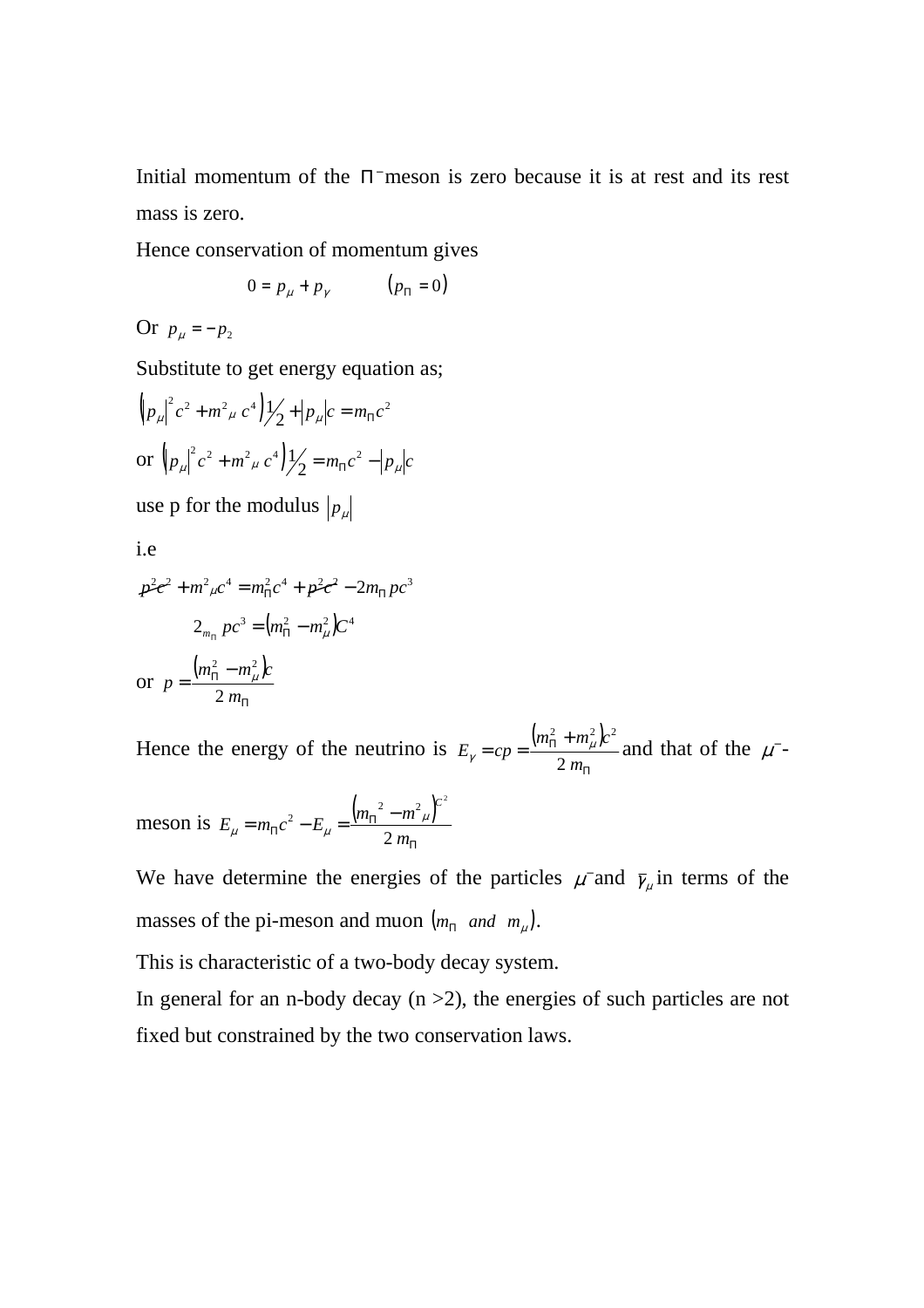In the  $\beta$ -decay, the energy of the electron and the antineutrino can take continuous values because it is a three body decay.

## **Conservation of Angular Momentum**

 This law states that if an isolated system is in a definite state of angular momentum the initial angular momentum is the same as the final angular momentum.

The angular momentum of a particle is the sum of its orbital angular momentum and its spin.

Example

 $K^+ \to \Pi^+ + \Pi^0$ 

Decay of a  $K^{\pm}$  meson at rest.

Total angular momentum of  $K^+$  is zero because its orbital momentum is zero (at rest) and the spin for  $K^+$  is zero also  $0+0=0$ .

Therefore the total angular momentum of the system  $(\Pi^+\Pi^o)$  must be zero also.

A Π -meson has a o spin, its orbital angular momentum is zero. Hence law of conservation of angular momentum is obeyed.

## **Conservation law of Charge**

This law states that in a reaction, the total charge is conserved.

e.g 
$$
\overline{e} \rightarrow \gamma + \nu
$$

electron cannot decay into neutral particles such as photons and neutrons because this will violate the law of conservation of charge.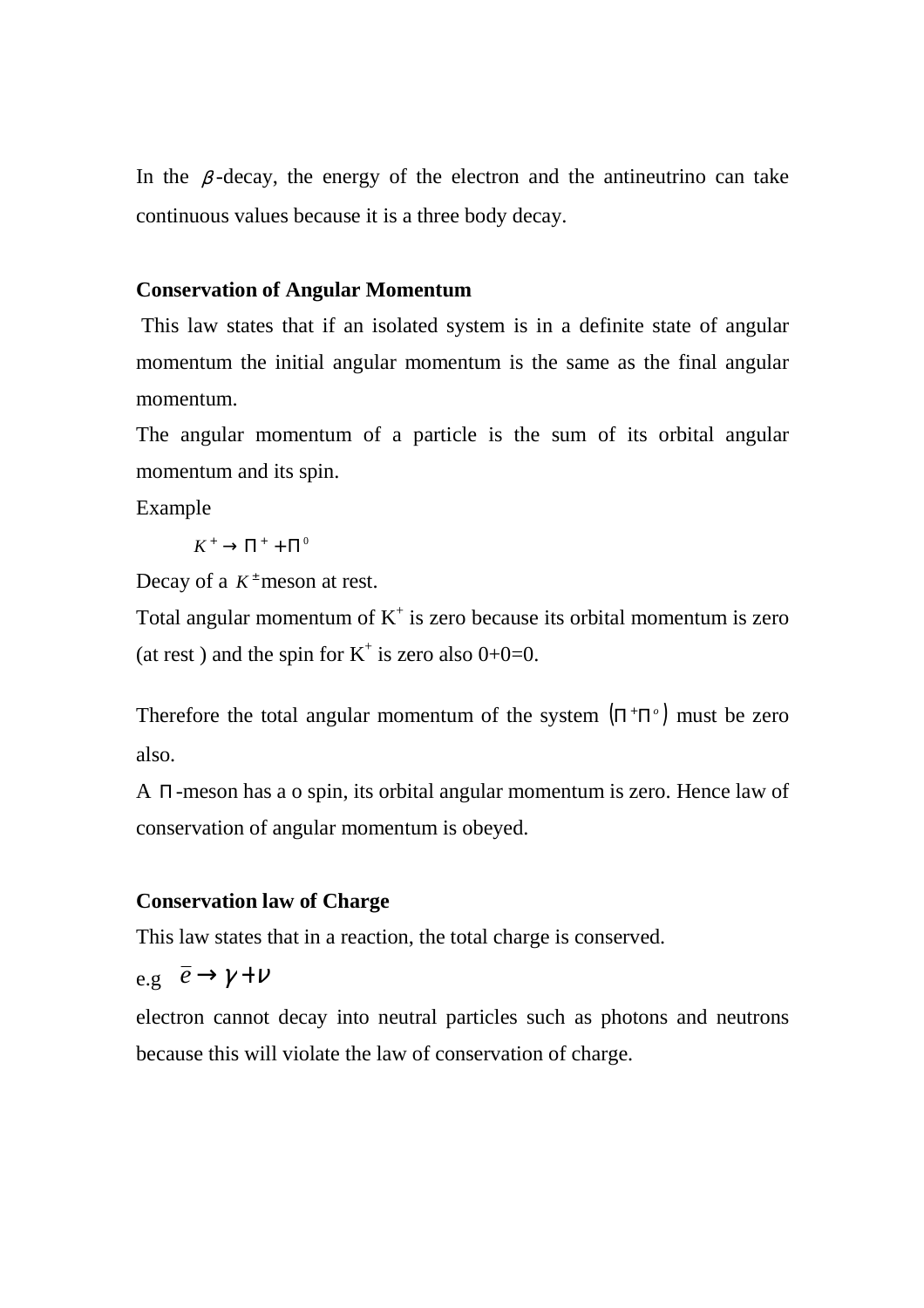The electron is the lightest particle and a particle can decay only into particles lighter than itself so that energy can be conserved, hence the conservation law for charge makes the electron to be a stable particle. So, an isolated electron cannot decay.

We can show that the following reactions are possible because charge is conserved in each case.

$$
\Pi^{-} \to \overline{\mu} + \overline{\gamma}_{\mu}
$$

$$
\Pi^{-} \to \overline{e} + \overline{\gamma}_{e}
$$

$$
\Pi^{-} \to \Pi^{\circ} + \overline{e} + \overline{\gamma}_{e}
$$

and also

$$
n\!\rightarrow\!p\!+\!e^{\widetilde{\hskip-1.2pt}\hskip.4pt+\hskip-1.2pt\bar{\gamma}}\hskip-1.5pt_{e}
$$

## **Conservation of Baryon number**

The electron which is the lightest charged particle is stable because of conservation of charge.

The proton is another known stable particle, but the laws of conservation of charge, energy and momentum do not explain the stability of proton. For example

$$
p \rightarrow e^{+} + \Pi^{\circ}
$$

$$
p \rightarrow e^{+} + \gamma
$$

are reactions which do not take place in nature. Hence a new conservation law must be used to explain the proton stability. This is the law of conservation of baryon number B.

Each particle is assigned a baryon number B as follows:

 $B = 0$  for photon, lepton and mesons

 $(\gamma, \nu, e, \mu, K, \eta, \pi, \tau)$ 

 $B = +1$  for  $p,n,\Lambda^{\circ},\Sigma^{+,-,0},\equiv^{\circ} \equiv^-$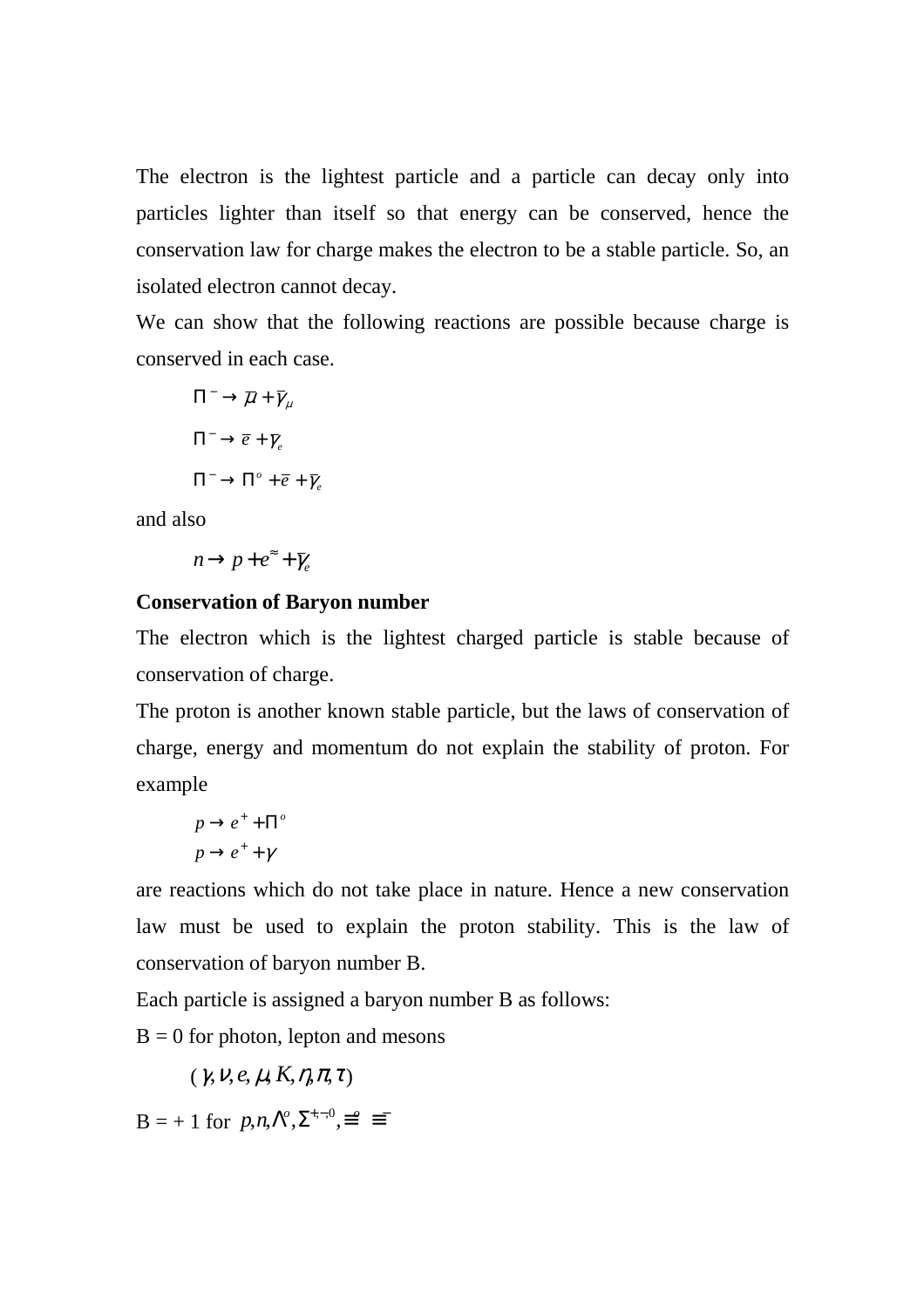$$
\mathbf{B} = -1 \text{ for } \overline{p}, \overline{n}, \overline{\Lambda}^o \overline{\Sigma}^{+,-,0}, \equiv^o \equiv^-
$$

This baryon number is an additive number. The baryon number for a set of particles is the sum of the baryon number of each particle in the set. This is similar to the law of conservation of charge of a system of particles. Conservation law of baryon number states that in a reaction, the initial baryon number must be the same as the final baryon number.

Hence we can have the following reactions occurring in nature

$$
p + n \rightarrow p + n + \Pi^{\circ}
$$
  

$$
p + n \rightarrow p + n + \gamma
$$
  

$$
p + n \rightarrow p + p + \Pi^-
$$

But the reactions

 $p+n \rightarrow \Pi^+ + \Pi^o$  $p + n \rightarrow e^+ + \partial$  and

are not allowed because the baryon number before (2) is not equal to the baryon number (0) after the reaction. However, the reaction.

 $p + \overline{n} \rightarrow \Pi^+ + \Pi^o$  is allowed. Hence we can conclude that the neutron and the antineutron are very different even though they both possess same mass and charge (charge =o).

The system (pn) cannot form two pi-mesons but the system ( $p\bar{n}$ ) can. This shows that n and  $\bar{n}$  interact with proton very differently.

The proton is the lightest baryon and hence it is stable.

A decay such as  $p \rightarrow e^+ + \gamma$  is not possible, because baryon number is 1 initially and zero at the end of the reaction.

#### **Conservation of Lepton Number**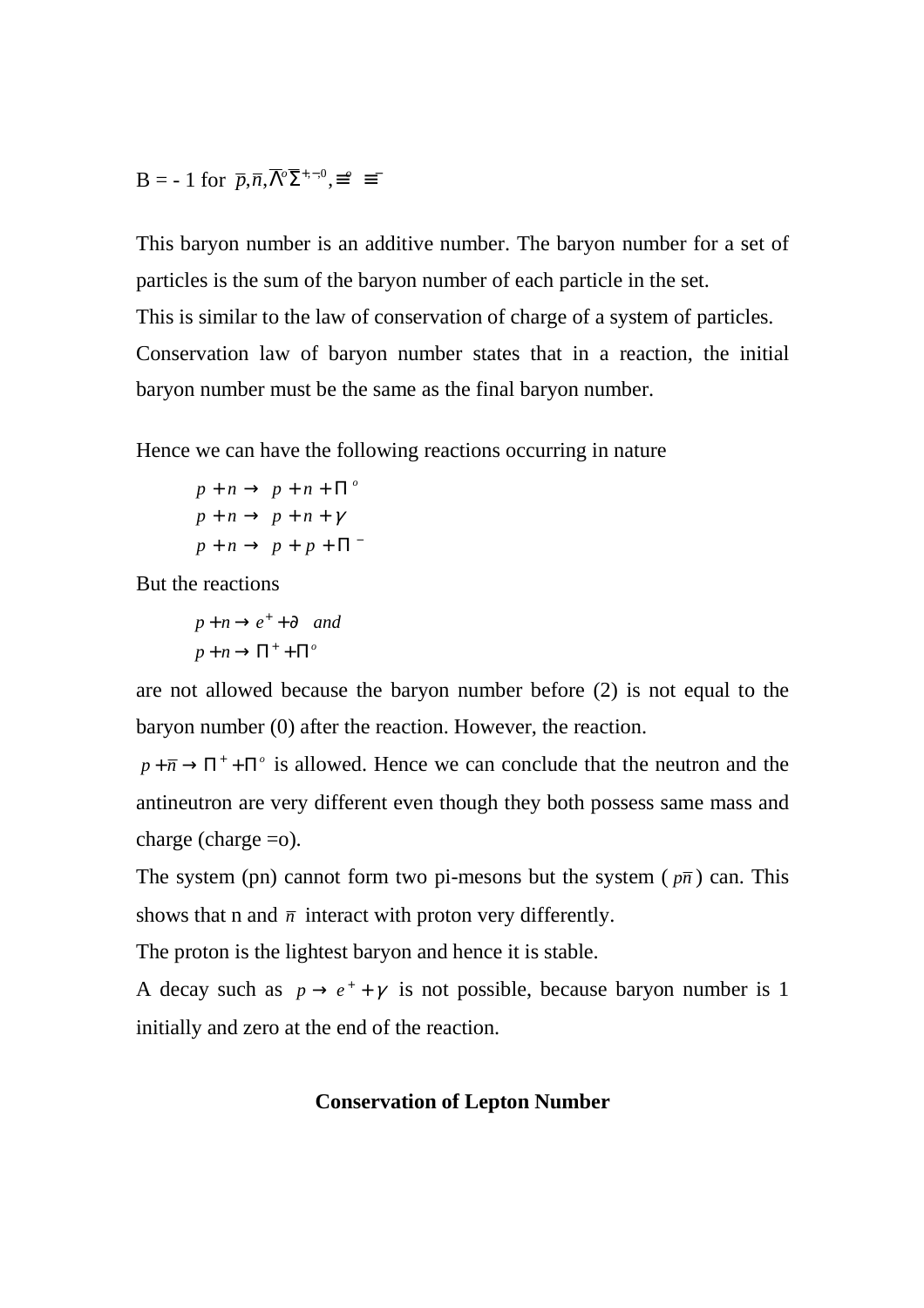The interaction of leptons is different completely from that of baryon. Hence as we have baryon number conservation law we also have lepton number conservation law.

There is an associated lepton number for each kind of lepton and also a conservation law corresponding to the lepton number.

So, we have the conservation laws for the electron lepton number (Le) and the muon leptop number  $(L\mu)$ .

These are:

 $Le$  = for electron e- and electron neutino  $= 1$  for position e<sup>+</sup> electro-anti  $\bar{\gamma}_e$ = o for all other particles

L $\mu$  = 1 for muon ( $\mu$ <sup>-</sup>) and muon neutrino

 $= -1$  for antimuon  $(\bar{\mu} + )$  and muon antinutrino  $\bar{\gamma}$ 

- $=$  o for all other particles.
- Lτ = 1 for tauon and its neutrino  $v_{\tau}$  $=$  -1 for anti-tauon and tauon anti-neutrino  $v_{\tau}$

= o for all other particles.

The lepton number is also additive like baryon numbers. If we have twoelectron system then the electron lepton number is 2.

Conservation laws of electron-, muon- and tauon-lepton numbers state that in a reaction, the initial and the final electron-, muon- and tauon-lepton numbers must be the same.

Hence

 $\mu^- \rightarrow \bar{e}$  +  $\gamma_\mu + \bar{\gamma}_e$  $\Pi^+ \,\rightarrow\, \mu^+ \,+ \gamma_{\mu}^{}$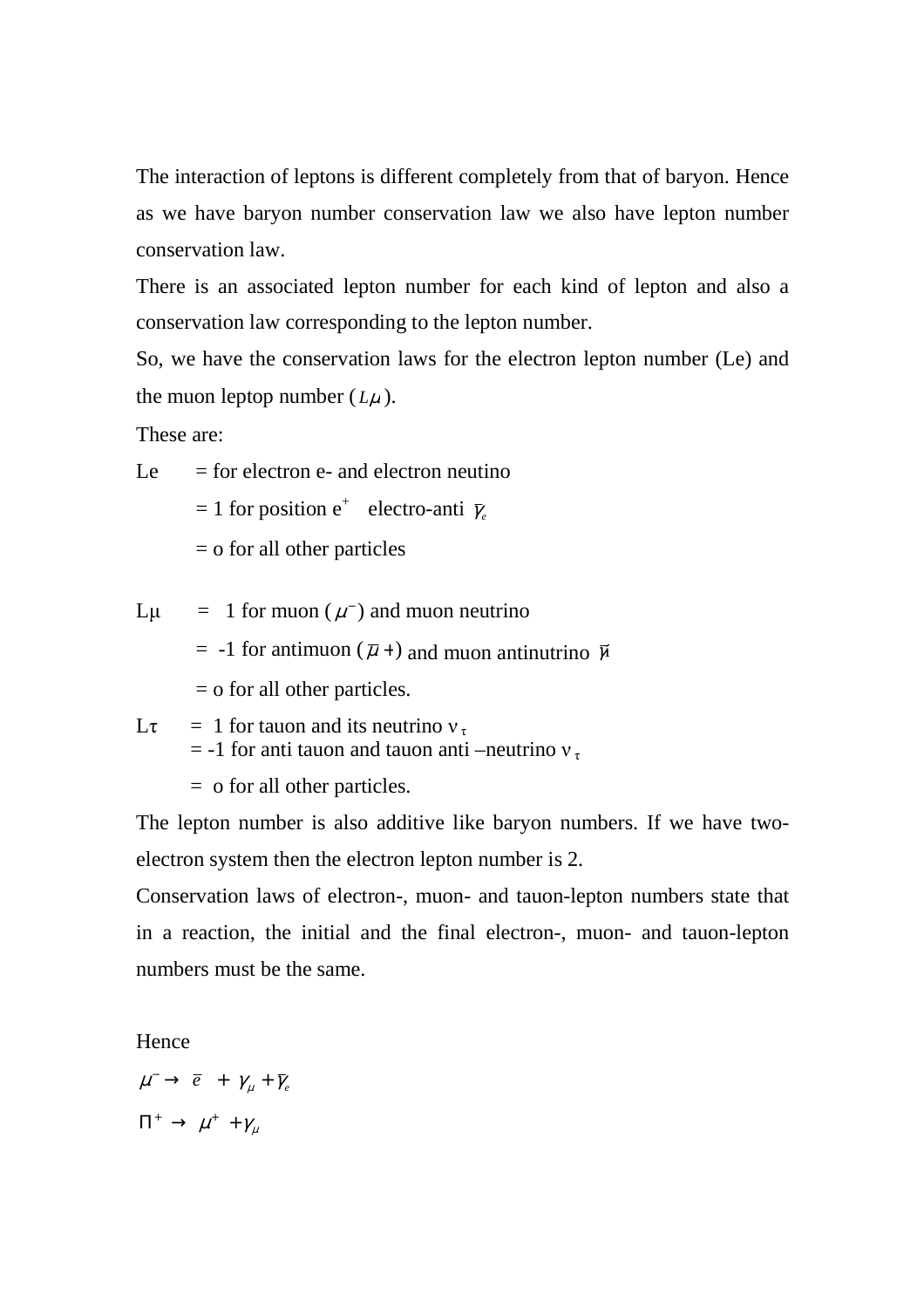$\Pi^+ \rightarrow e^+ + \gamma_e$  are possible and allowed.

**But** 

$$
\mu^-\,\rightarrow\,e^-\ \, +\,\,\gamma
$$

 $\mu^ \rightarrow e^+$  +  $e^-$  +  $e^-$  are forbidden since final electron lepton number is one and initial electron lepton number is zero.

## **Origin of Exact Conservation Laws**

The conservation laws are ultimately connected with some symmetries in nature; they result from some symmetry the system possesses.

For example, a particle in a spherically symmetric potential will have angular momentum that is conserved because the potential has a rotational symmetry.

In general it can be shown that the total angular momentum of an isolated system is conserved if the system has a rotational symmetry. That is, the physical properties of the systems remains the same.

The law of conservation of momentum results when a system has a translation symmetry, that is, the physical properties of the system are unchanged when it is translated by an arbitrary displacement.

## **3.4 APPROXIMATE CONSERVATION LAWS**

The approximate conservation laws are not obeyed by all the interactions but are useful in cases where the contribution of one or the other interaction is negligible.

Some of such laws are the laws of conservation of

- i) Isospin (strong)
- ii) Strangeness (strong & electromag)
- iii) Parity (strong & electromag)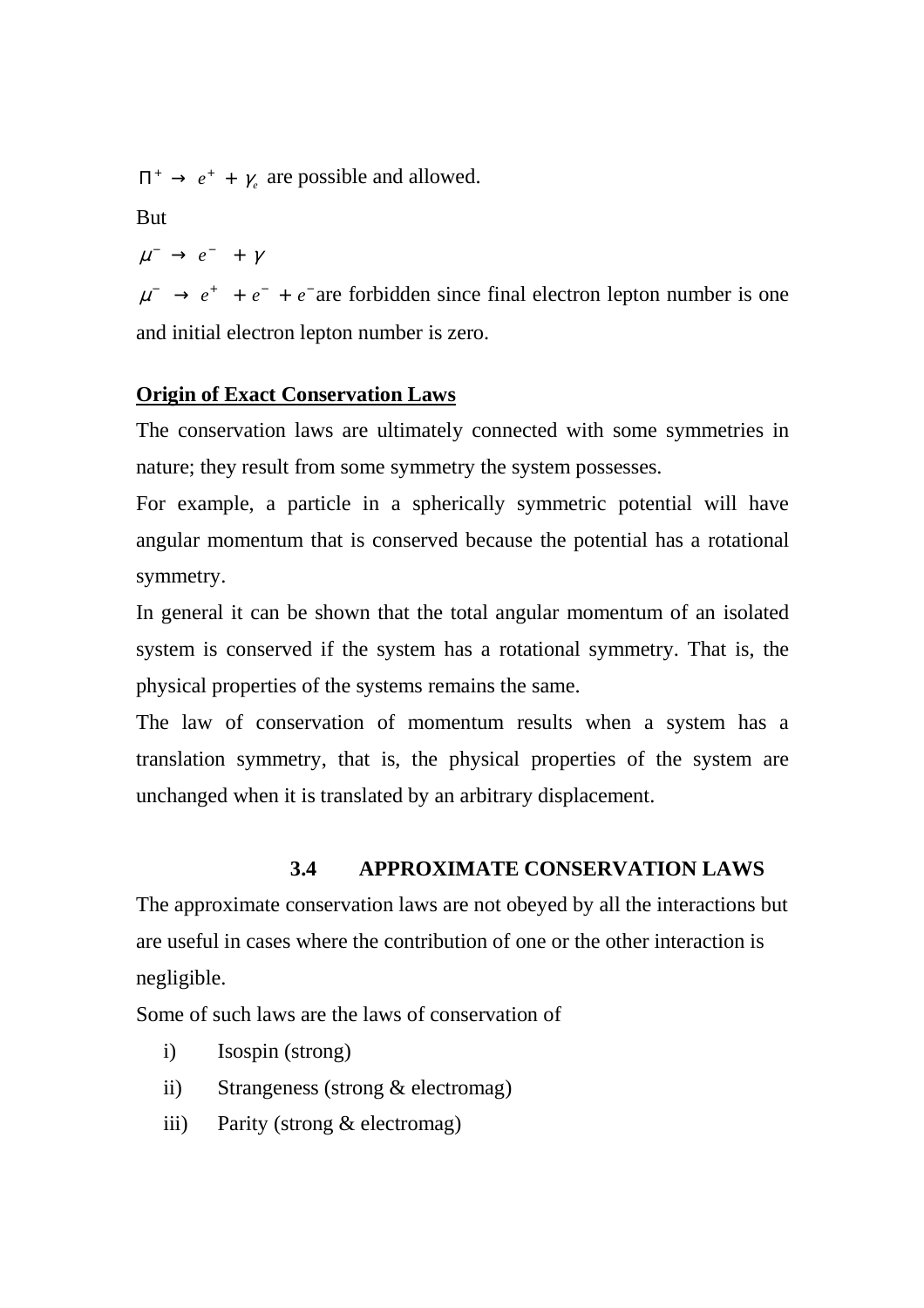- iv) Charge conjugation (strong & electron)
- v) Time reversal (strong & electromag) and
- vi) Hypercharge

The law of conservation of isospin is valued only for the strong interaction.

## **Isospin**: I-spin

The concept of isospin was used in grouping the pions together. It applies only to strongly interacting particles like mesons and baryons.

The assumption made is that if only the strong interaction were present, the pions world be completely alike. If however the electromagnetic interaction is turned on, there will be mass difference between the neutral and charged pions of about 2MeV, as well as differences in their lifetimes and magnetic moments. Application of the magnetic field cause a splitting of the level. This is similar to seaman splitting of a level in atomic spectral or better still, the fine structure in atomic spectra where one cannot control experimentally the splitting of the levels.

Isospin is designated T with its projection onto a special axis as  $T_3$ . These quantum numbers are analogous to the angular momentum J and its projection m<sub>j</sub> respectively.

Each set of particles (or multiplet) of I-spin T possesses  $(2T_{+1})$  charged states. Hence the nucleon is an I-spin doublet with  $T = \frac{1}{2}$ . The proton has  $T_3 = \frac{1}{2}$  the neutron has  $T_3 = -\frac{1}{2}$ .

See the table for the I-spin assignments for out already listed particles.

### **Strangeness**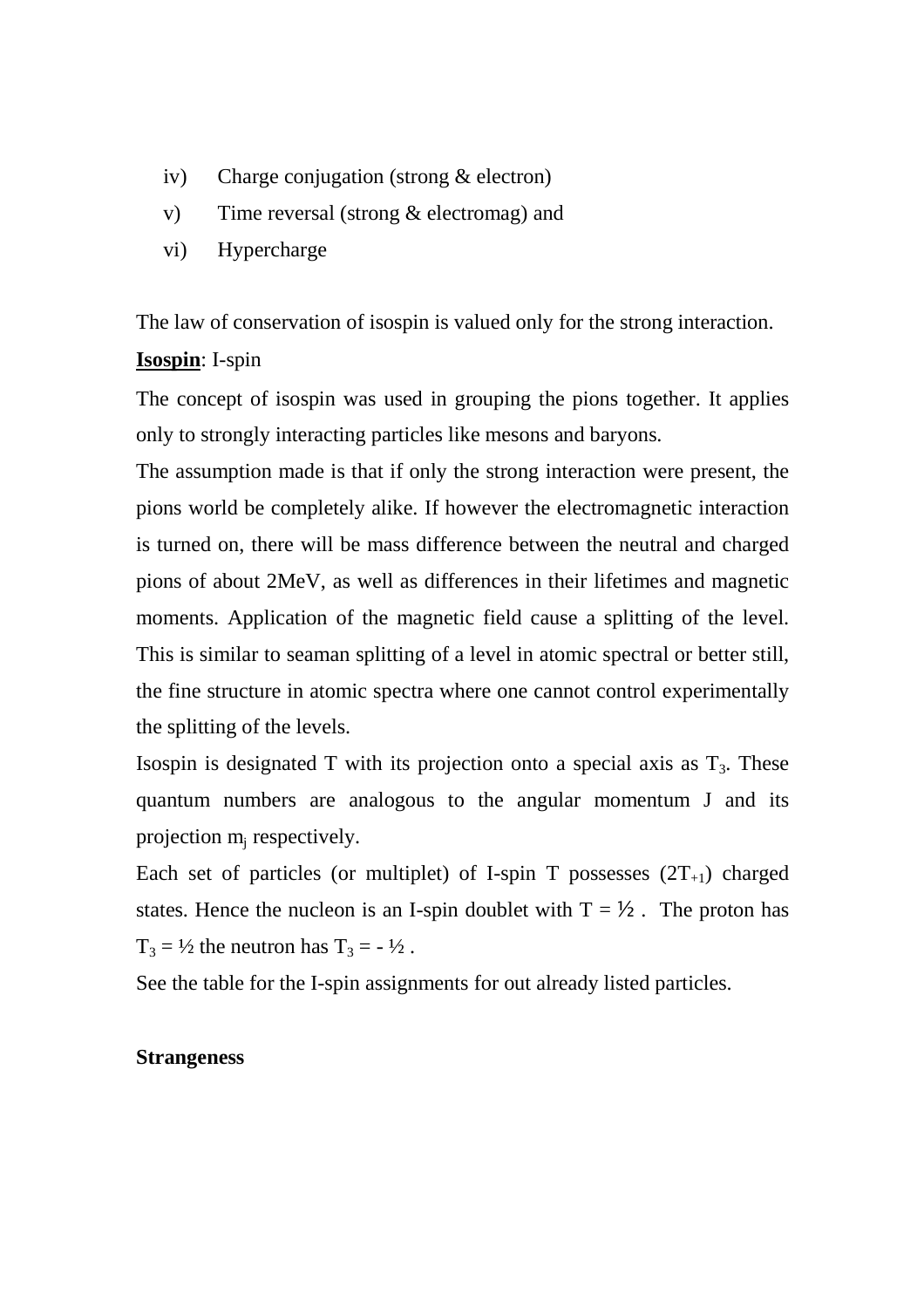Strangeness was introduced to account for inconsistency in behavior of some particles -  $\Lambda$ ,  $\Sigma$ <sub>3</sub> and K. They are called strange b/c they are produced at a fast rate in high Energy collision but decay at a slow rate.

It has been discovered that a large number of reactions involving the hadrons can be understood systematically only when a new quantum number is assigned to each such particles. This is known as the strangeness quantum number S.

The strangeness quantum number assigned to each hadrons is as follows:

| <b>Hadron</b>                                                                                                    | Strangeness S |
|------------------------------------------------------------------------------------------------------------------|---------------|
| $K^+$ , $K^{\circ} \overline{\Lambda}^{\circ} \overline{\Sigma}^+ \overline{\Sigma}^{\circ} \overline{\Sigma}^-$ |               |
| Anti particles of $\Xi^{\circ}$ $\Xi^-$                                                                          | 2             |
| $K^ \overline{K}$ <sup>o</sup> $\Lambda$ <sup>o</sup> $\Sigma^+$ $\Sigma$ <sup>o</sup> $\Sigma^-$                | $-1$          |
| $\Xi^o$<br>-ET                                                                                                   | $-2$          |
| Other hadrons on our table                                                                                       |               |

Observe that this strangeness quantum number is the only quantum number that is negative for the particles and positive for their antiparticles.

The strangeness number is an additive quantum number.

In a reaction, if the strangeness is conserved, the reaction has a large crosssection.

# **Consider the reactions**

1 Consider the collision of a negative pion and a proton

 $\pi^- + P \to \Sigma^1 + K^+$ 

and

$$
\pi^- + P \to \Sigma^+ + K^-
$$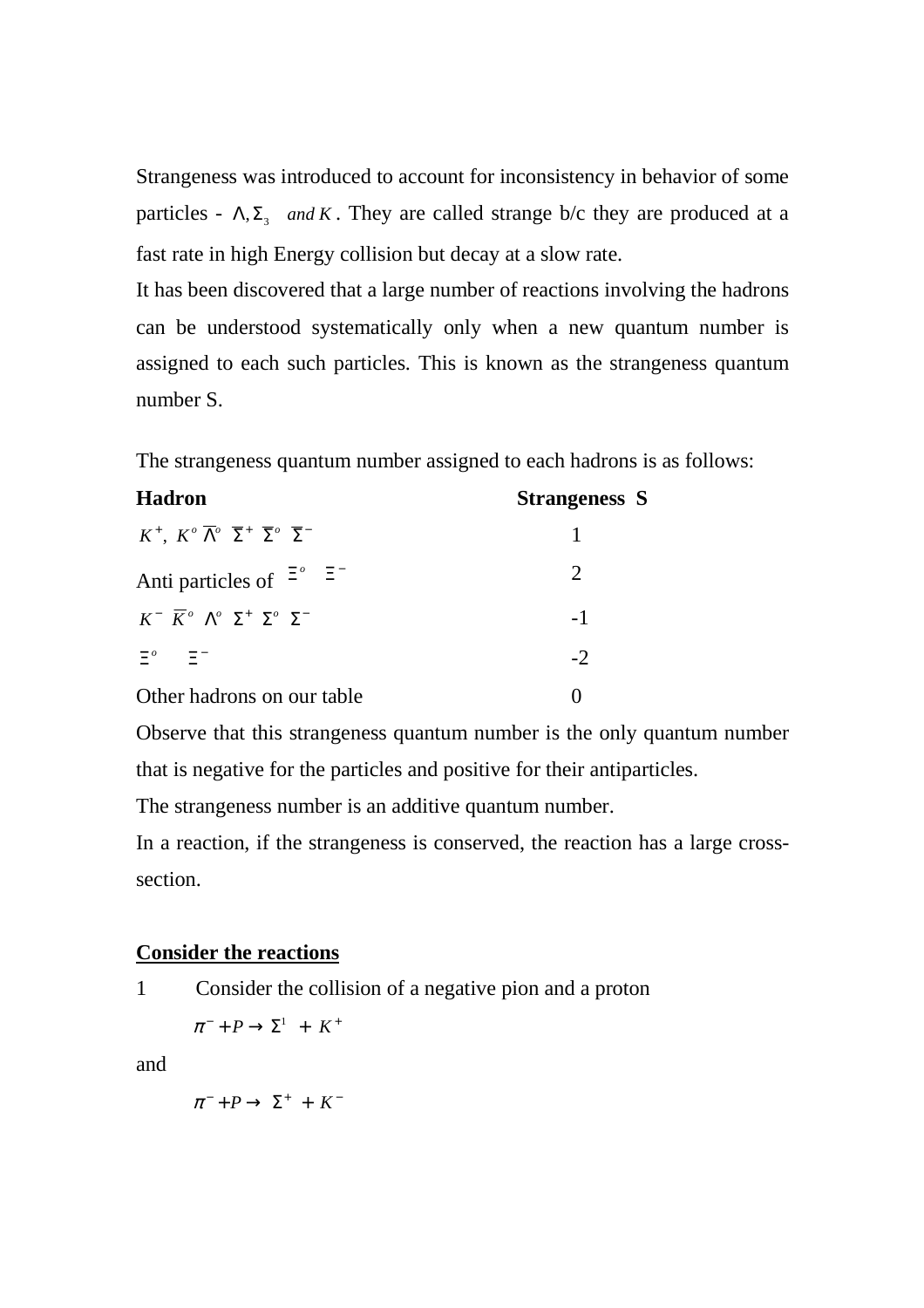Here the total strangeness of each  $(\pi^{-}p)$  and  $(\Sigma^{-}k^{+})$  is zero whereas that of  $(\Sigma^+ + k^-)$  is – 2. thus, by the conservation of strangeness, reaction  $(\pi^- p) \rightarrow (\Sigma^- K^t)$  is possible (or allowed) but  $(\pi^- p) \rightarrow (\Sigma^+ K^-)$  is forbidden. Experimentally, it has been observed that reaction  $(\pi^- p) \rightarrow (\Sigma^- K^+)$  has a large

cross section.

# 2. Consider the decay of  $\Lambda^{\circ}$  into two particles.

*Δ*<sup>o</sup> is the lightest baryon with a nonzero strangeness quantum number. The laws of conservation of baryon number and energy demand that the final products must contain a baryon lighter than *Λ<sup>°</sup>*. This means that a proton or a neutron must be produced by that decay.

i.e 
$$
\Lambda^{\circ} \to P + K^{-}
$$

$$
\to n + K^{\circ}
$$

In each of these reactions, the energy is not conserved since the sum of the rest masses of the products is larger that the rest mass of  $\Lambda^{\circ}$ . Therefore the only way the decay can occur is through the violation of the law of conservation of strangeness. In other words the decay of *N*<sup>o</sup> into two particles can take place only through the weak interaction. The possible reactions then are

$$
\Lambda^{\circ} \to P + \pi^{-}
$$

$$
\to n + \pi^{\circ}
$$

## **Parity**

In a parity transformation, the coordinates  $(x,yz)$  of a particle become  $(-x, y, -z)$ .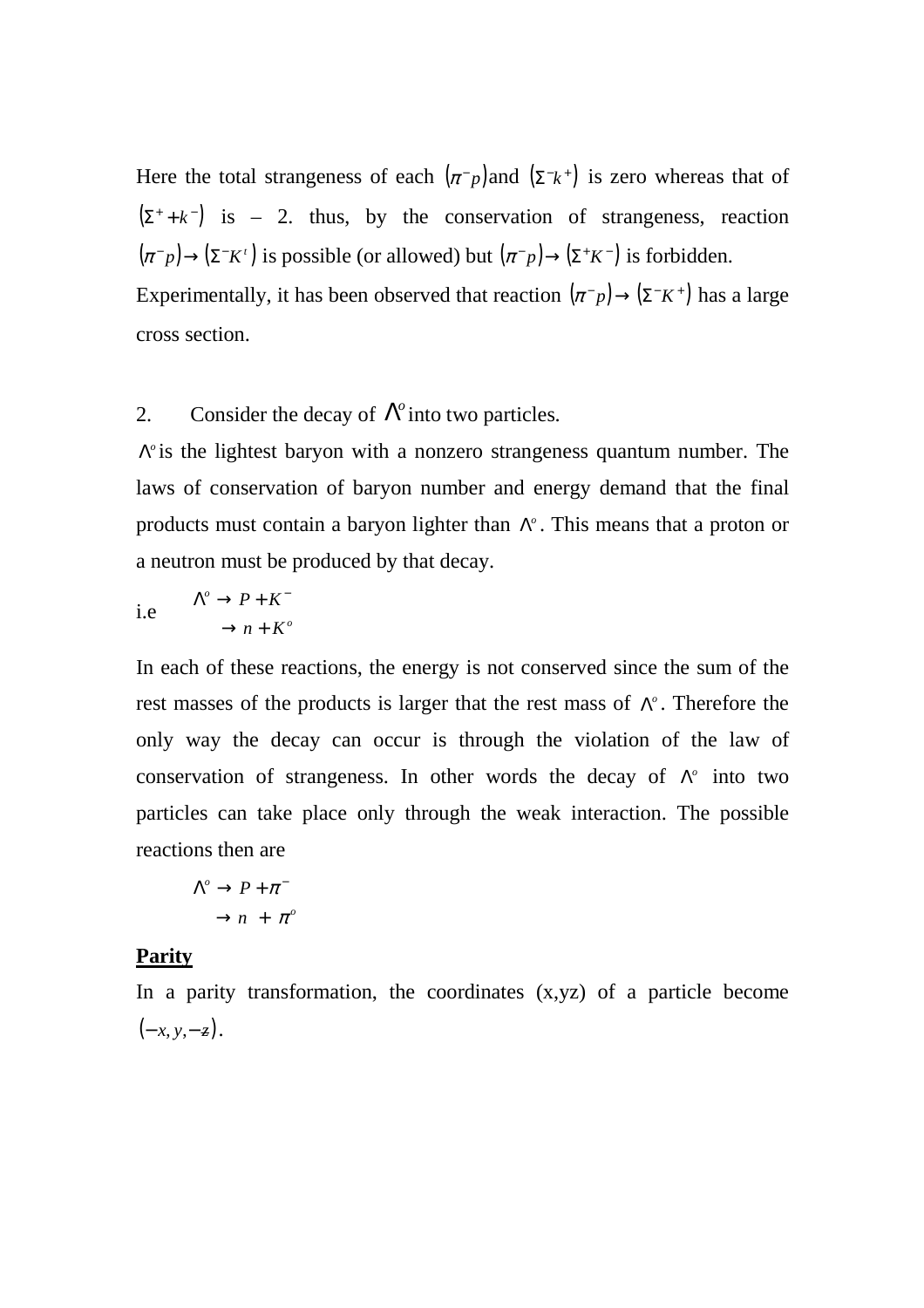In particular if r refers to a point P in a coordinate frame, then after parity transformation, it becomes –r. This type of transformation is related to the transformation brought about by a reflection in a mirror.

Mirror reflection about x-y plane followed by rotation about z-axis through  $180^0$ .

Imagine that a mirror is kept coordinate system. Then the mirror image of r is  $r^1$  where

$$
r = \sum_{i}^{\Lambda} + y_{j}^{\Lambda} + z_{k}^{\Lambda},
$$

$$
r^1 = x_i^{\Lambda} + y_j^{\Lambda} - z_k^{\Lambda}
$$

Now rotate  $r^1$  about z-axis through 180<sup>0</sup>, then it will be transformed into  $-r$ , because the x- and y- component will change sign; and the z-component remains unchanged. Hence we can think of parity operation as a product of reflection about the x-y plane followed by a rotation about the z-axis.

If a law governing a physical phenomenon is found to be invariant under the transformation  $r \rightarrow -r$ , the phenomenon is said to obey the law of conservation of parity. The mirror symmetry and parity are equivalent because an isolated system has a rotation symmetry.

## **Case 1**

Consider force of gravity on a mass  $m_1$ , located at  $r_1$  due to a mass  $m_2$ located at  $r<sub>2</sub>$ . Newton's law states

$$
F = \frac{cm_1 m_2}{|r_1 - r_2|^3} (r_1 - r_2)
$$

The motion of  $m_1$  is given by

$$
m_1 \frac{d^2 r}{dt^2} = -\frac{cm_1 m_2}{|r_1 - r_2|^3} (r_1 - r_2)
$$

Under parity transformation, we have,  $r_1 \rightarrow -r_1$  and  $r_2 \rightarrow -r_2$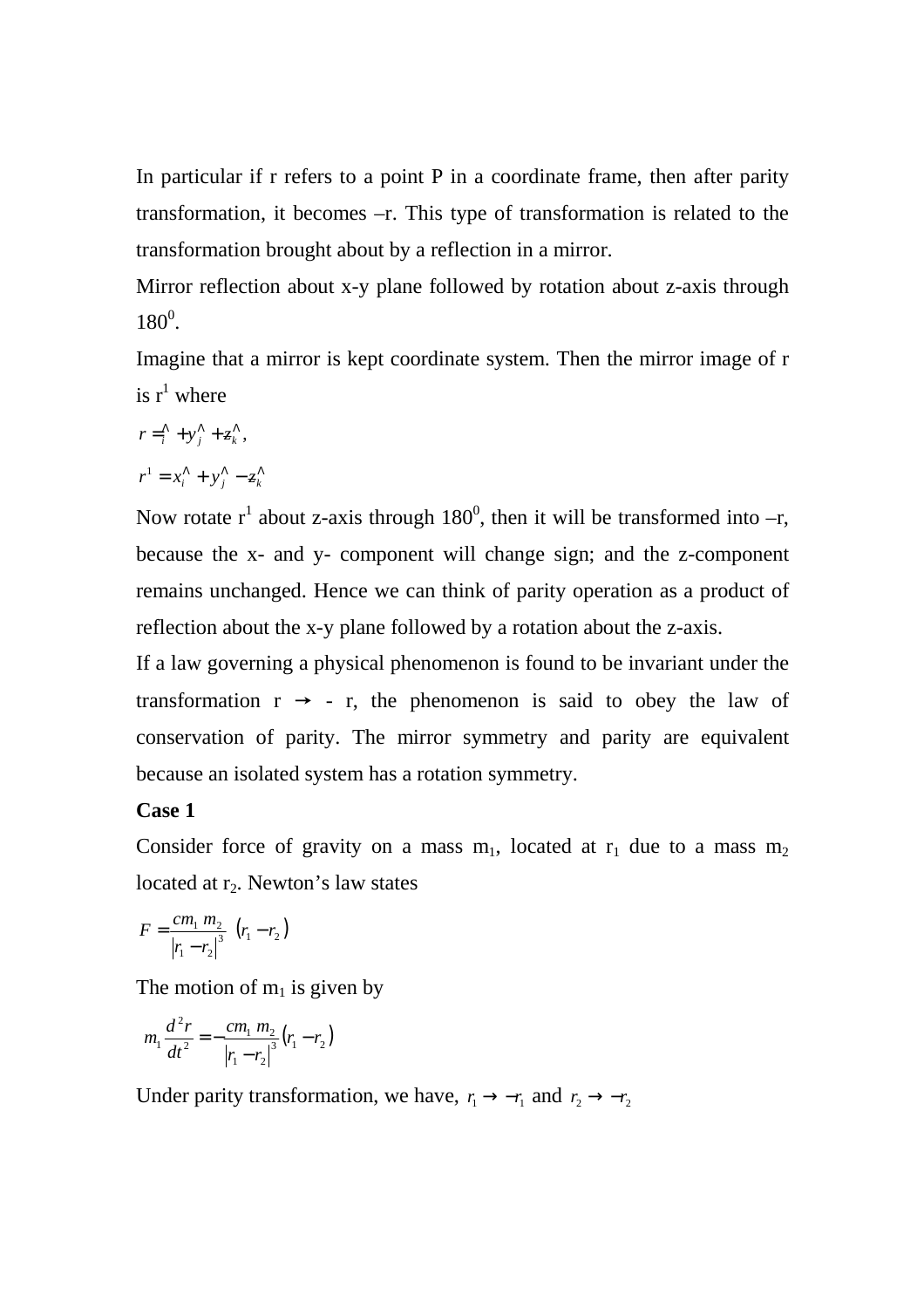Hence equation of motion becomes

$$
m_1 \frac{d^2 r}{dt^2} = -\frac{c m_1 m_2}{|r_1 - r_2|} (r_1 - r_2)
$$

Which is same as  $m_1 \frac{d r}{dt^2} = -\frac{c m_1 m_2}{\frac{3}{2} (r_1 - r_2)}$  $1 \t 2$  $1 \, \mu_2$ 2 2  $r_1 \frac{a r}{r^2} = -\frac{c m_1 m_2}{r^3} (r_1 - r_2)$  $r_1 - r$ *c m m dt*  $m_1 \frac{d^2r}{dr^2} = -\frac{c \, m_1 \, m_2}{r^3} (r_1 -$ − −=

Thus the law of gravitation is invariant under parity

## **Case 2**

Consider a particle with charge e moving in a uniform electric field E.

The force on the particle is eE. If r is the position of the particle then the motion of particle is

$$
m\frac{d^2r}{dt^2} = eE
$$

To transform this equation of motion under parity we must know the transformation of E under parity. The electric field due to a charge e at a point r is given by

$$
E = \frac{e}{4\Pi \epsilon_0 |r|} r_3
$$

Now transform  $r \rightarrow -r$  means  $E \rightarrow -E$  and equation of motion goes to

$$
-m\frac{d^2r}{dt^2} = -eE
$$

Which is same as the original equation, hence Electrostatic force law is invariant under parity.

### **Case 3a**

Consider a particle moving in a uniform magnetic field B. the magnetic force is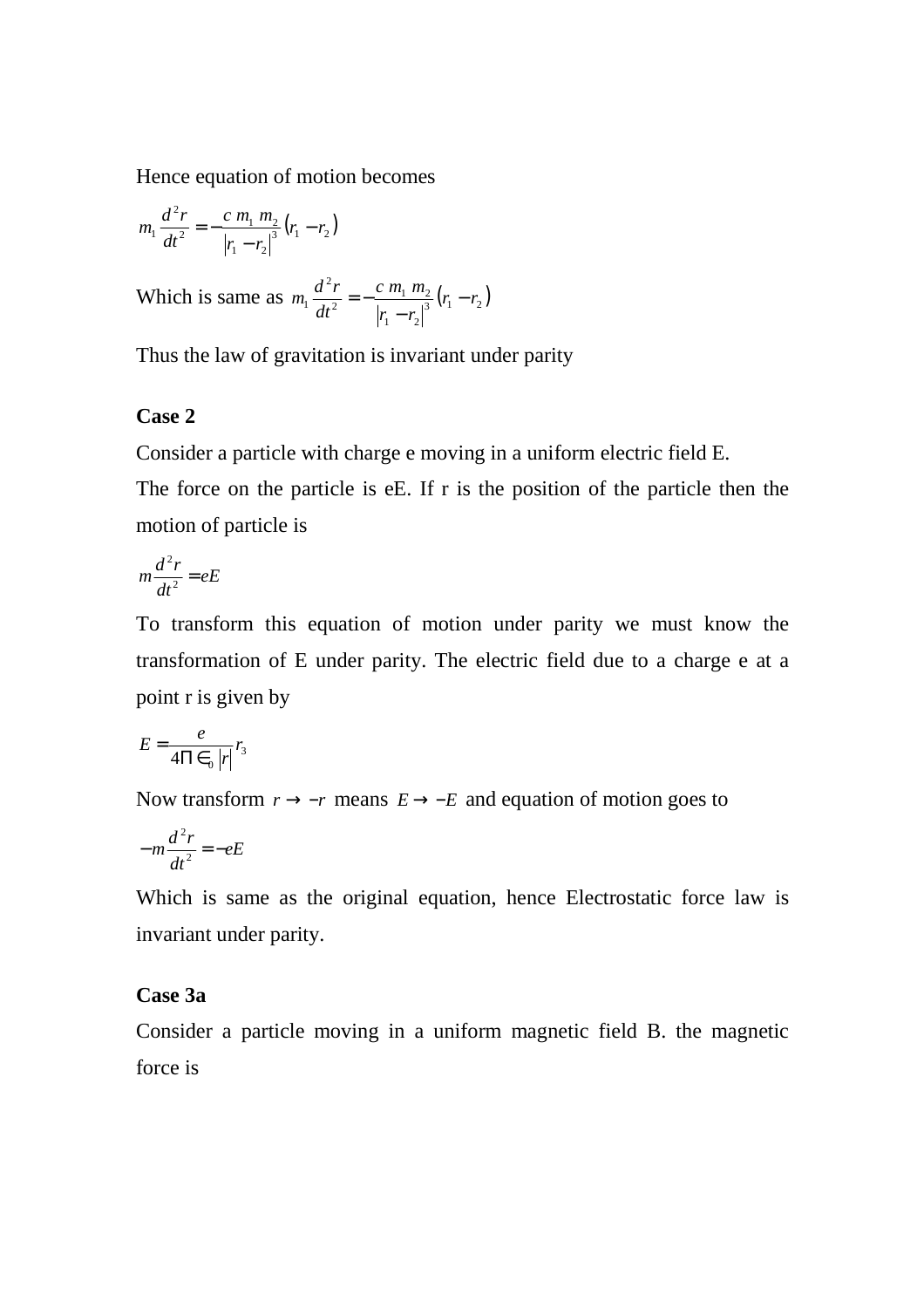$$
e\left[\frac{dr}{dt}xB\right]
$$
 and the equation of motion then is  $m\frac{d^2r}{dt^2} = e\left(\frac{dr}{dt}xB\right)$ 

To transform under parity we must know the transformation of B under parity.

Recall that the magnetic field produced by a current is given according to the law of Biot and Savart as

$$
dB = \frac{\mu_0}{4\Pi} \frac{d\ell \; x \; r}{\left|r\right|^3}
$$

Under parity therefore,  $r \rightarrow \bar{r}$  and  $dl \rightarrow dl$  hence  $dB \rightarrow dB$  or  $B \rightarrow B$ 

A magnetic field produced by a current does not changed under parity transformation (opposite of case with electric field).

Using this result in equation of motion for the particle we get

$$
-m\frac{d^{2}r}{dt^{2}} = e\left(-\frac{dr}{dt^{2}}x \cdot B\right)
$$

$$
-m\frac{d^{2}r}{dt^{2}} = -e\left(-\frac{dr}{dt}x \cdot B\right)
$$

Hence we see that the magnetic force law is invariant under the parity transformation

### **Case 3b**

In the presence of a free magnetic charge  $9<sub>m</sub>$  usually referred to as a magnetic monopole, how is the law affected.

Magnetic field is given as

$$
B \propto \frac{9_n r}{\left|r\right|^3}
$$

Sunder parity transformation B would transform as the electric field E.,

 $B \rightarrow -B$ 

Motion equation becomes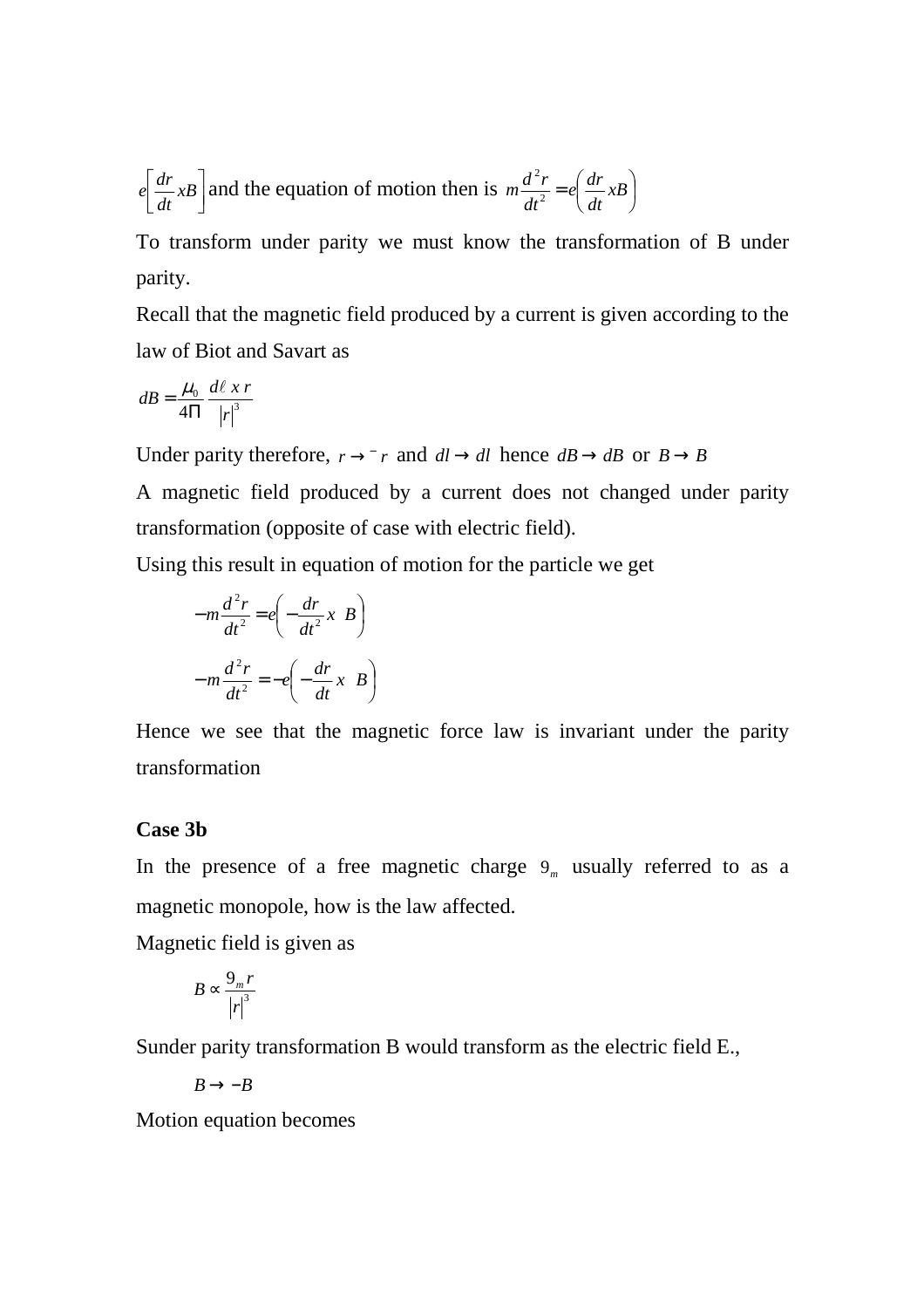$$
-m\frac{d^{2}r}{dt^{2}} = e\left\{-\frac{dr}{dt}x(-B)\right\}
$$

$$
-m\frac{d^{2}r}{dt^{2}} = e\left\{\frac{dr}{dt}xB\right\}
$$

This is not the same as before, hence, in the presence of a free magnetic monopole, the force law is not invariant under parity transformation.

It is very transformation parity is a multiplicative quantum number, the net parity of a system of particles is the product of all the orbital and intrinsic parities.

The dichotomy of orbital and intrinsic party is analogous to that of orbital and intrinsic angular momenta.

The proton has intrinsic parity  $+1$ , the pion  $-1$ , the kaon  $-1$ , the lambda  $-1$ and so on.

The net parity of a system of particles is the product of all the orbital and intrinsic parties.

The strong and electromagnetic interactions conserve parity but the weak interaction does not. Since the reactions that create leptons are weak, the leptons do not have intrinsic parities. Hence the electron in the hydrogen atom has a well-defined orbital parity but no intrinsic parity.

Recall that a wave function is either odd or even under the operation of changing the sing of all its coordinates.

Define P as the parity operator in the form

 $p \psi(x, y, z) = \psi(-x, -y, -z)$ 

Two cases arise

 $p\psi = +\psi$  (even parity)

 $p\psi = -\psi$  (odd parity)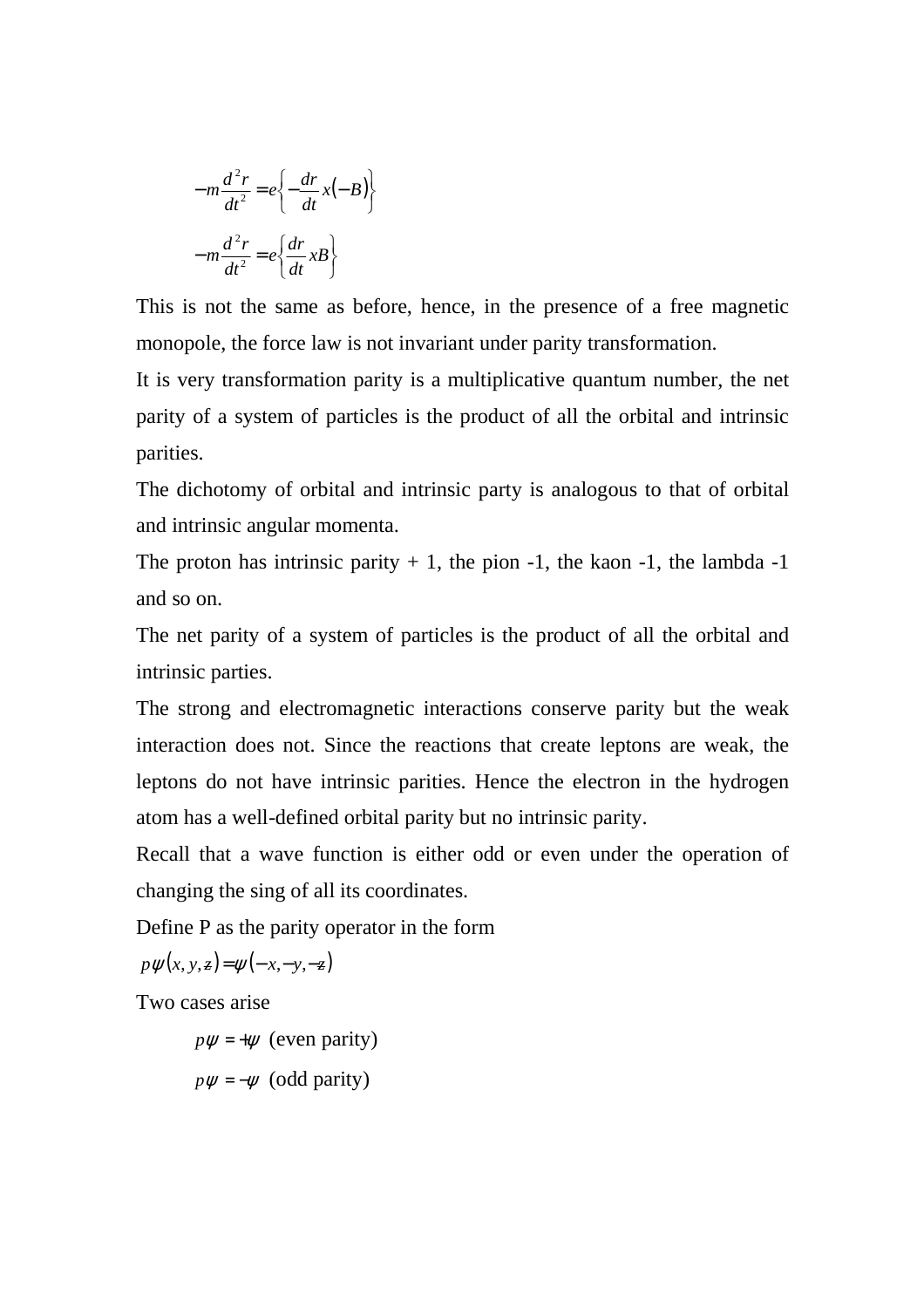For instance, the wave functions for the electron in a hydrogen atom have parity  $P = (-1)^{\ell}$ 

In fact any orbital angular momentum  $\ell$  will contribute a factor of  $(-1)^{\ell}$ .

## **C Parity and G Parity**

These are two conserved quantities that are multiplicative like the ordinary spatial parity. Both are applicable only to mesons.

C parity refers to behavior under the transformation of particles into antiparticles while G parity refers to the behaviour under this same transformation compounded with a rotation by  $180^0$  in isospin space.

Strong interaction conserve C and G. The electromagnetic interaction conserves C but not G. the weak interaction does not conserve their C nor G. C is known as charge conjugation.

When failure of parity conservation was discovered it was at first thought that the product CP would be conserved by the weak interaction.

The fact that the weak interaction does not conserve CP was established by experiments on  $K^0$  mesons decay into two pions.

The violation is also rare. Violation of CP conservation carries a consequences for time-revered invariance of reactions.

Time-reversal invariance means that reactions are equally capable of proceeding forward and backward.

Time reversal transformation requires replacing t by –t.

A physical law that is invariant under time reversal.

It has been found that electromagnetic and strong interactions are invariant under time reversal.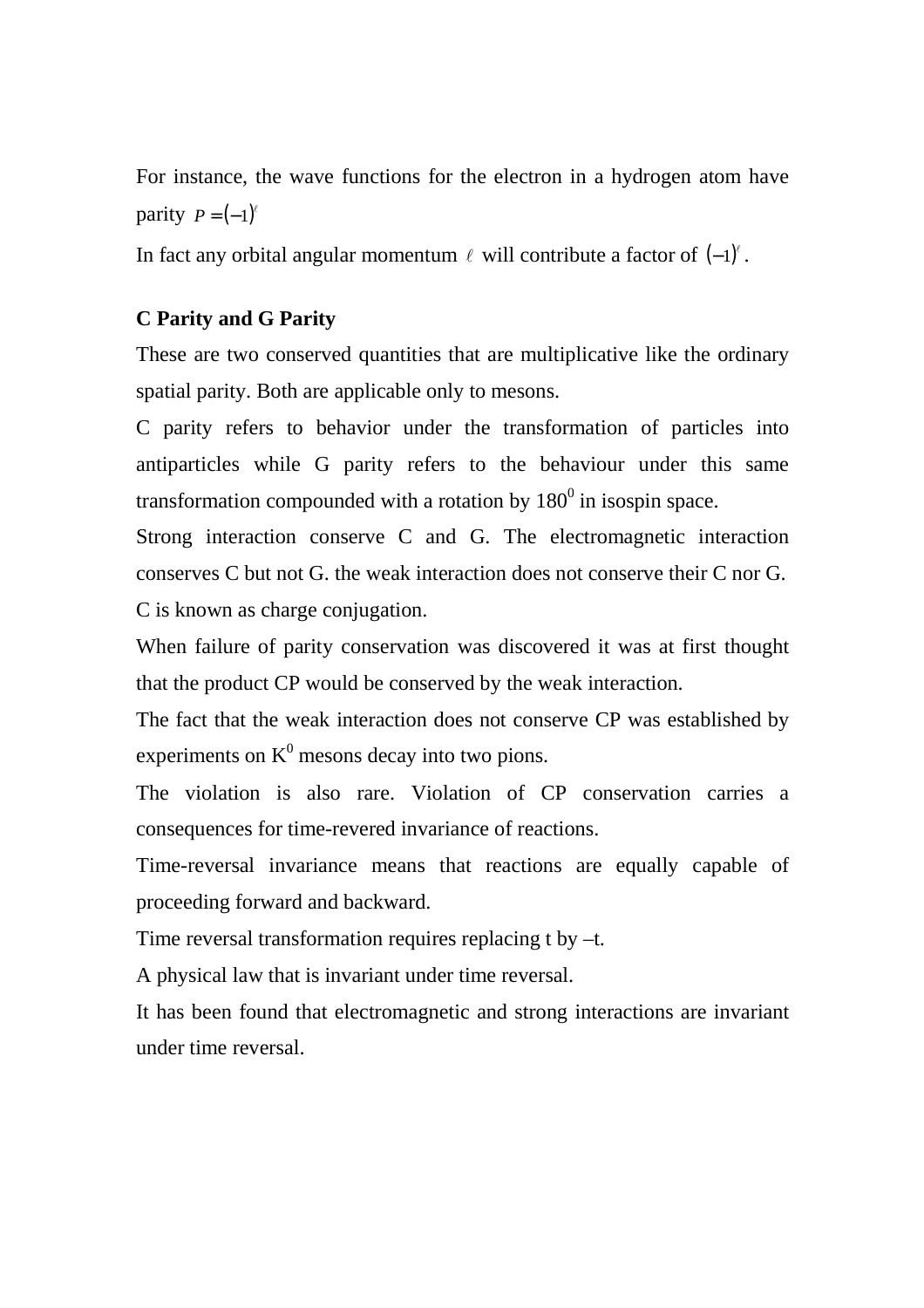If a physical law for a set of particle also holds for the antiparticles corresponding to the particles then the law is invariant under charge conjugations.

A general theorem known as the CPT theorem of quantum field theory asserts that any violation of CP conservation must be compensated by a violation of time reversal invariance. Thus the experiment evidence for the violation of CP conservation in the decay of  $K_l^{\circ}$  meson implies that nature is not / time symmetric.

It is believed that all interactions in nature are invariant under CPT transformation. It is exact (or absolute) conservation law. (CPT is exact).

The conservation laws are associated laws are associated with symmetry operations, i.e.

Parity  $P \rightarrow$  reflection symmetry in ordinary space

 $Isospin \rightarrow rotation$  symmetry in Isospin space

 $C, G \rightarrow$  with different kinds of particle – antiparticle exchange symmetries.

## **Hypercharge**

In modern terminology the strangeness quantum number S has been largely superseded by the hypercharge number.

The hypercharge number equals the sum of strangeness and baryon number i.e:  $Y = S + B$ 

Conservation of hypercharge is equivalent to the conservation of strangeness.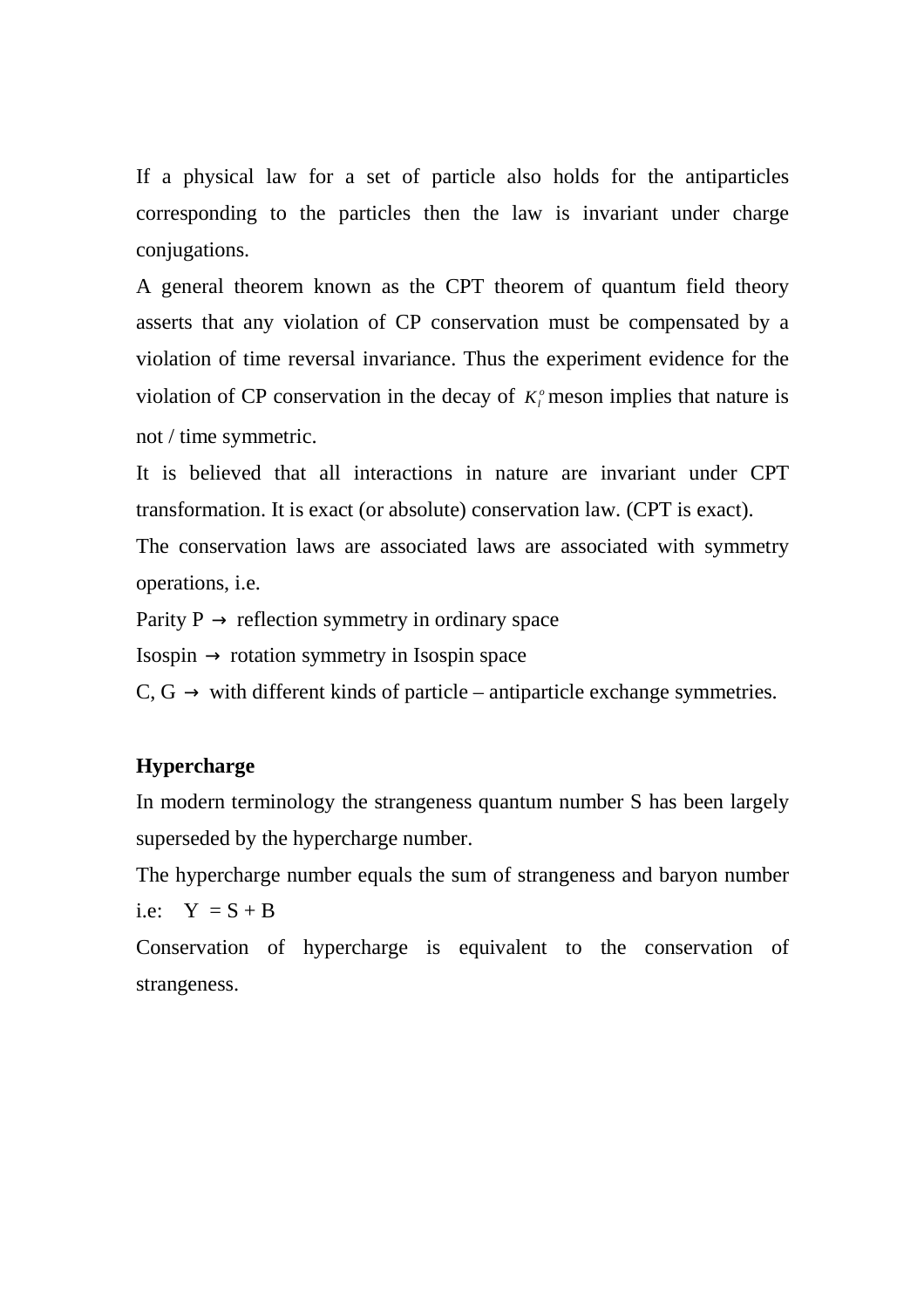#### **3.5 USES OF CONSERVATION LAWS**

Conservation laws are used to ascertain which reactions will occur in nature and which ones will not occur. Some of the exact or absolute conservation laws are used to test for the reactions since they must be obeyed. These are majorly the conservation laws of charge ( Q), baryon number (B), Lepton numbers (L e, Lu and L ). Four of these must be tested to see the validity of the laws. Violation of any of the four laws reveal that the reaction cannot occur in nature.

## **3.6. TESTING REACTION EQUATIONS**

We want to test for certain equations to see which ones are allowed and which ones will not take place in nature.

 The test will usually begin with the reaction or interaction equation Then use the four different laws one after the other, check for the one that will be obeyed . If all four laws used are obeyed then the reaction will occur in nature.

# **CASE I**

|                                                                              | $\mathbf{p} + \mathbf{n} \rightarrow \mathbf{p} + \mathbf{p} + \pi$ |                        |  |  |
|------------------------------------------------------------------------------|---------------------------------------------------------------------|------------------------|--|--|
| Charge Q:                                                                    | $+1$ + 0 = +1 +1 -1 = +1                                            | (Q is conserved)       |  |  |
| Baryon B:                                                                    | $+1$ +1 = +1 +1 + 0 = 2                                             | (B is conserved)       |  |  |
|                                                                              | e-lepton number $L_e$ : $0 + 0 = 0 + 0 + 0 = 0$                     | (Le is conserved)      |  |  |
|                                                                              | $\mu$ -lepton number L $\mu$ : $0 + 0 = +0 + 0 + 0 = 0$             | $(L\mu)$ is conserved) |  |  |
| The test shows that all the conservation laws are obeyed, hence the reaction |                                                                     |                        |  |  |
| can occur in nature. The proton can collide with a neutron to give two       |                                                                     |                        |  |  |

protons and a negative pion.

## **CASE II**

$$
\mathbf{p} + \mathbf{n} \rightarrow \pi^+ + \pi^0
$$
  
Change Q: +1+0 = +1+0 = +1 (Q is conserved)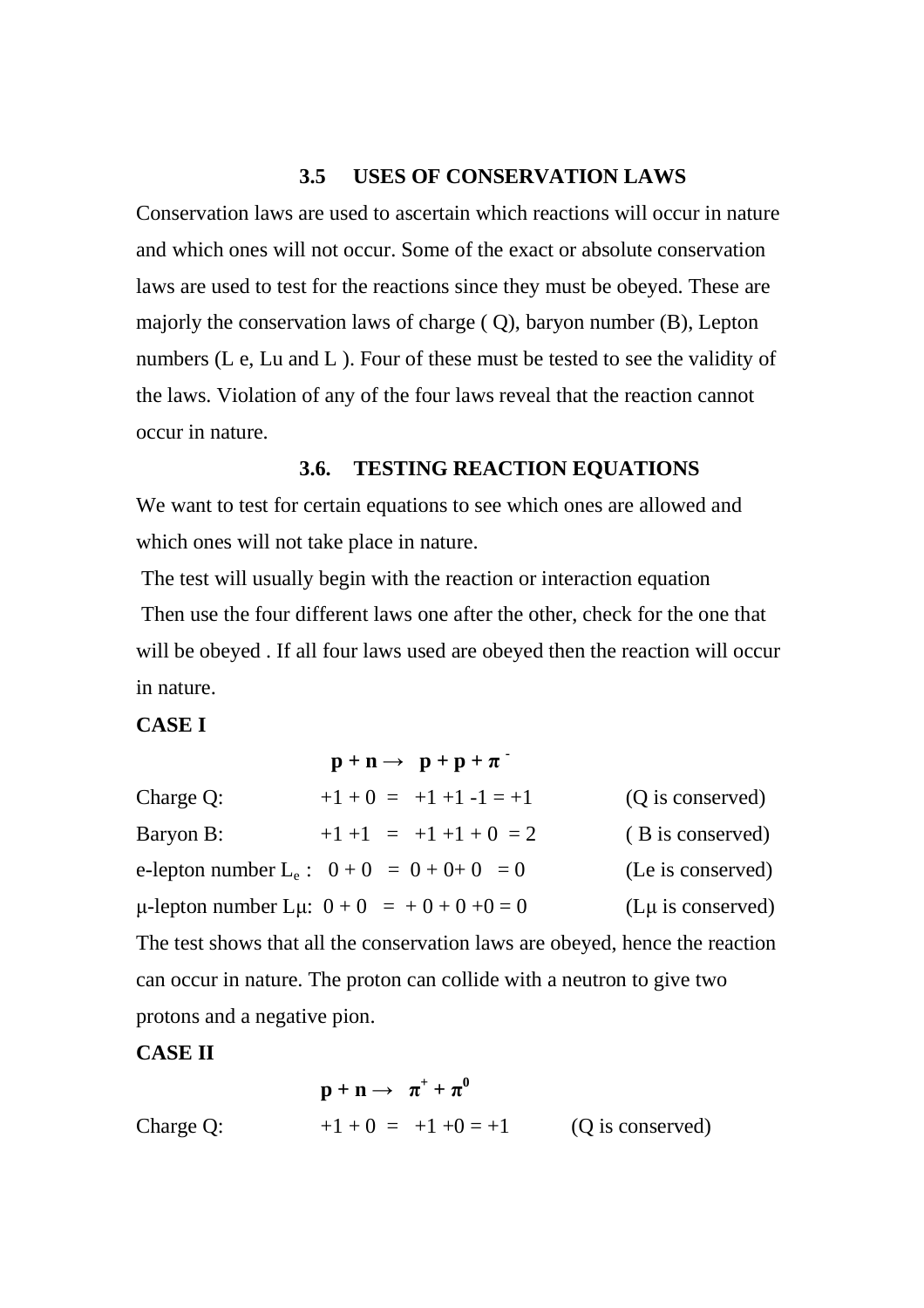Baryon B:  $+1+1 = 0+0$  (B is not conserved) e-lepton number  $L_e$ :  $0 + 0 = 0 + 0 = 0$  (Le is conserved)  $\mu$ -lepton number L $\mu$ :  $0 + 0 = 0 + 0 = 0$  (L $\mu$  is conserved) In this case, the conservation law of baryon number is violated, hence the reaction cannot occur in nature. The meaning is that a proton will not collide

## **4 CONCLUSION**

with a neutron to produce positive and neutral pions.

It is obvious that there are two classes of conservation laws in particle Physics; namely: absolute and approximate conservation laws. The absolute ( or exact) conservation laws only can be used to test the validity of a reaction taking place in nature.

# **5 SUMMARY**

The exact conservation laws include the laws of conservation of Charge, Energy, linear momentum, angular momentum, Baryon number, lepton numbers of the electron, muon and tauon as well as the CPT conservation laws. The approximate conservation laws include those of Isospin, Strangeness, C- Parity, G-parity, Charge conjugation, time reversal T and hypercharge Y.

## **6 TUTOR-MARKED ASSIGNMENT**

[TM 2.1] Test the following reactions and state which ones will occur in nature, also identify the laws violated by any reaction that will not occur in nature.

(a)  $\mu^- \to e^- + \gamma$  (b)  $\mu^- \to e^+ + e^- + e^-$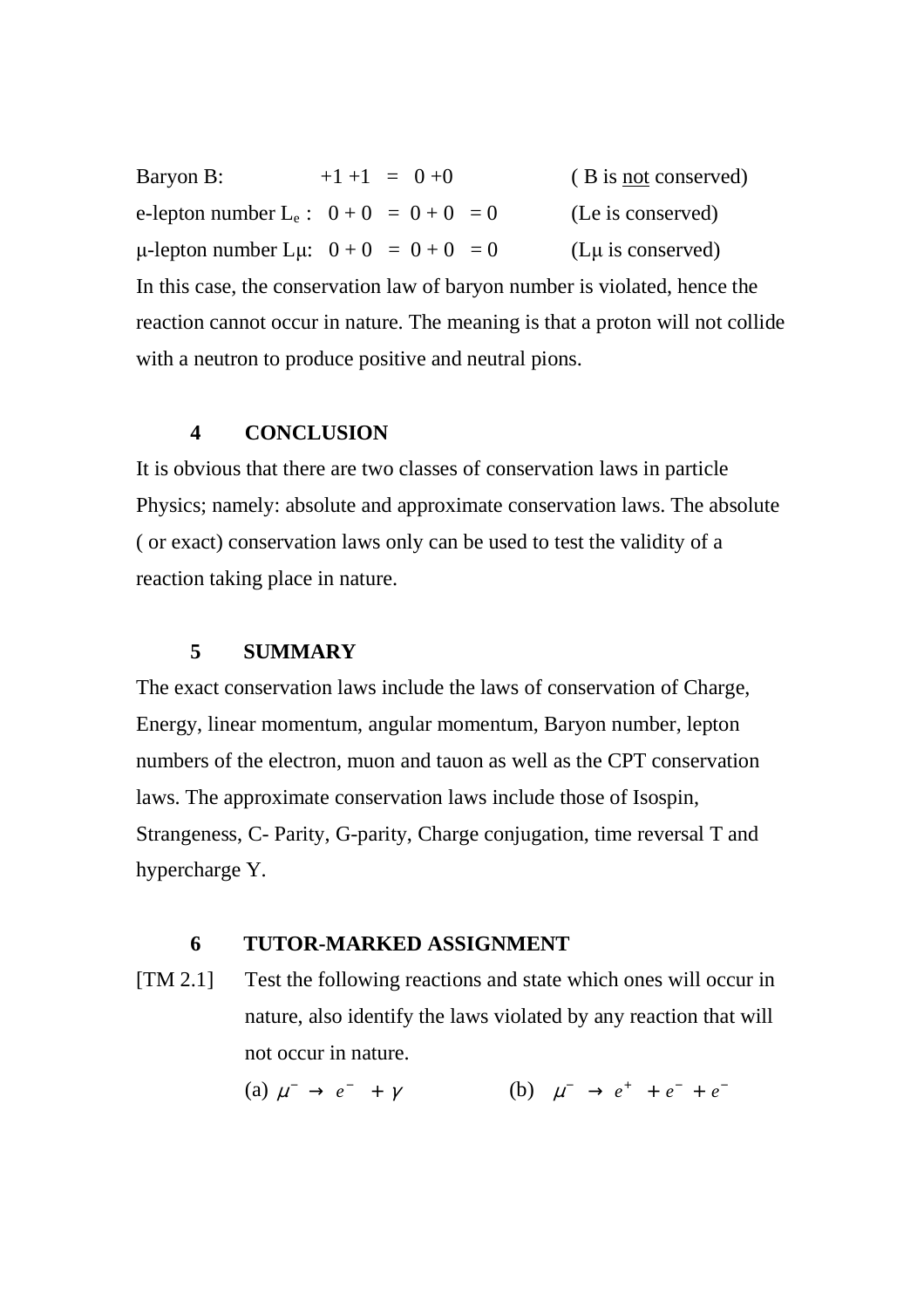(c) 
$$
\mu^- \to \overline{e} + \gamma_\mu + \overline{\gamma}_e
$$
  
\n(d)  $\Pi^+ \to \mu^+ + \gamma_\mu$   
\n(e)  $P \to e^+ + \gamma$ 

- [TM 2.2] List all the conservation laws known to you and classify them into two major groups.
- [TM2.3] Write short notes on any two conservation laws from each group.

# **7 FURTHER READINGS**

Particle Physics by B. R. Martin, G. Shaw (2nd edition).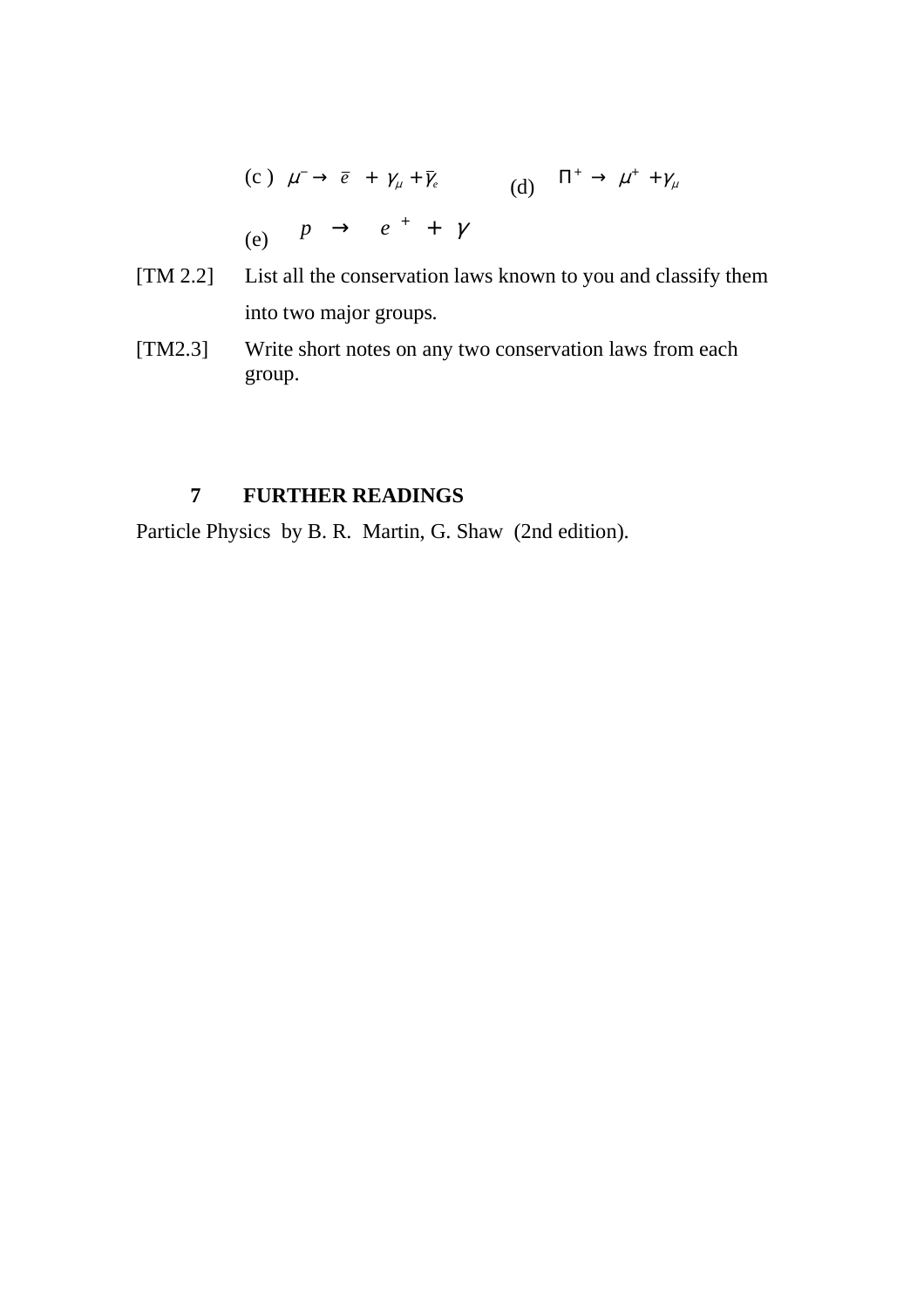# **MODULE 3**

## **UNIT 1 1.0 INTRODUCTION**

Physics is the study of all natural phenomena and it deals with all laws of nature. There are four fundamental forces that we are going to consider under this study which account for the general features of known physical processes. The weakest of the forces under consideration is also the most familiar and the first law of physics to be mathematically described. This happens to be the gravitational law discovered by Sir Isaac Newton which states that the force between any two point masses is proportional to the product of the two masses and inversely proportional to the square of their distance apart.

i.e.  $F = G \frac{m_1 m_2}{r^2}$ 

#### **2.0 OBJECTIVES**

The objectives of this module are

- ( i) to know which interactions exist between elementary particles
- ( ii) to know the carriers of each interaction
- (iii) to know the properties of the carriers
- (iv) to know what resonances are in particle physics
- (v) to see the symmetry models employed

# **3.0 INTERACTIONS, RESONANCES AND SYMMETRY MODELS**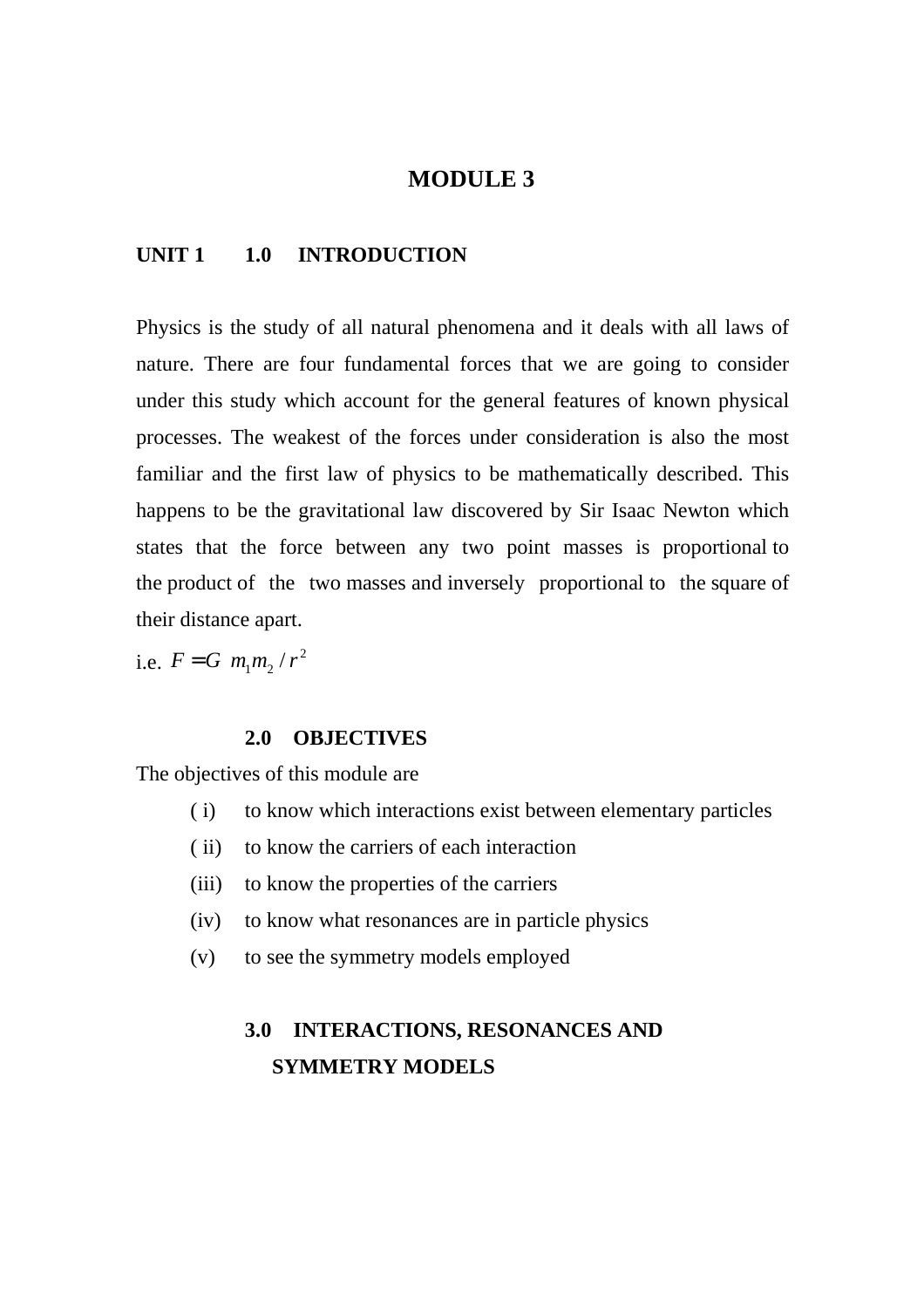Elementary particles interact with each other by the exchange of carriers of the interactions. The interactions differ as well as the carriers. Resonances are intermediate particles in a reaction. Sometimes they are transient [i.e. too short-lived to be observed].

There are also models that are used to group the particles in their various families and the grouping will enable us to identify any missing particle with its corresponding properties.

# **3.1 INTERACTIONS IN PARTICLE PHYSICS**

Interactions are just the forces that are responsible for reactions to take place. This reminds us of the reactions in Nuclear Physics. There are four basic interactions we shall observe here in particle physics, they are known as four forces or interactions.

#### **3.1.1 DIFFERENT KINDS OF INTERACTIONS**

The interactions in particle physics include:

- (i) Gravitational interaction
- (ii) Electromagnetic interaction
- (iii) Weak interaction and
- (iv) Strong interaction

#### **3.1.1 THE CARRIERS OF INTERACTIONS**

the fundamental forces of nature are mediated by bosons which are known as carriers. These carriers of the interactions are the bosons which must be exchanged between the particles themselves before the reaction can take place. Just as there are four interactions, we also have four carriers ; one for each interaction.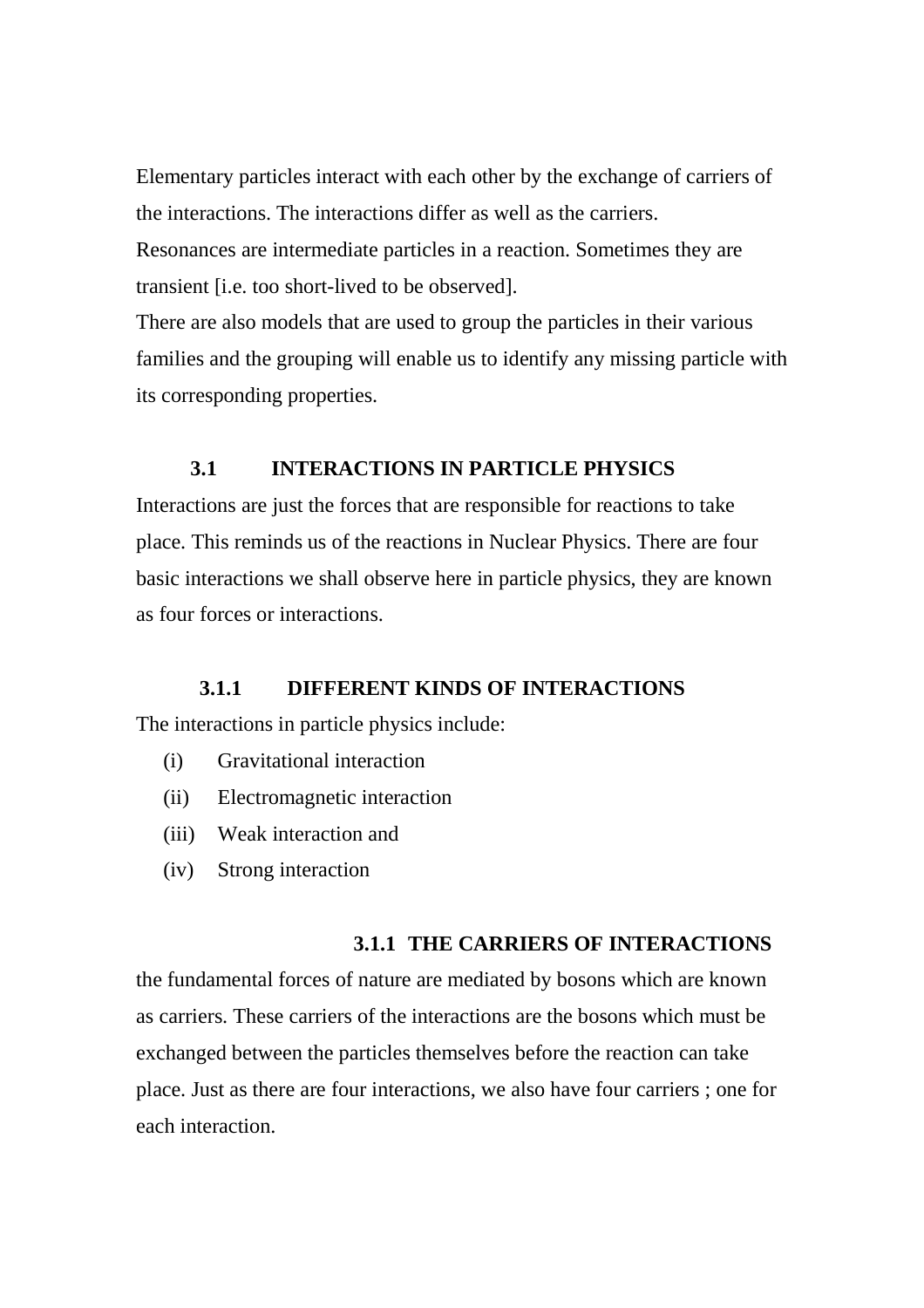Let us look at them one after the other as listed below.

# **3.2 PARTICLE INTERACTIONS AND CARRIERS**

It is believed that all interactions in particle Physics are carried out through some carriers. However, the interactions each have their own carriers. In the next sub-sections you will get to know the interactions as well as their carriers. The carriers are bosons and their properties are also stated.

## **3.2.1 GRAVITATIONAL INTERACTIONS**

The weakest of the interactions or forces under consideration is also the most familiar and the first law of physics to be mathematically described. This is the gravitational law discovered by Sir Isaac Newton.

It states that the force between two point masses is directly proportional to the product of the masses and inversely proportional to the square of their distance apart.

i.e.  $F = G m_1 m_2 / r^2$ 

. Because this force is always attractive and its affect on general theory of relatively cannot be tested, its effect on fundamental particles and nuclear physics is generally not considered.

**CARRIER**: The carriers of the gravitational interaction are known as gravitons the quanta of gravitational field. Exchange of a virtual graviton between two protons will lead to the gravitational attraction between them.

Gravitons have zero mass, spin of 2 and charge is zero.

#### **3.2.2 ELECTROMAGNETIC INTERACTION**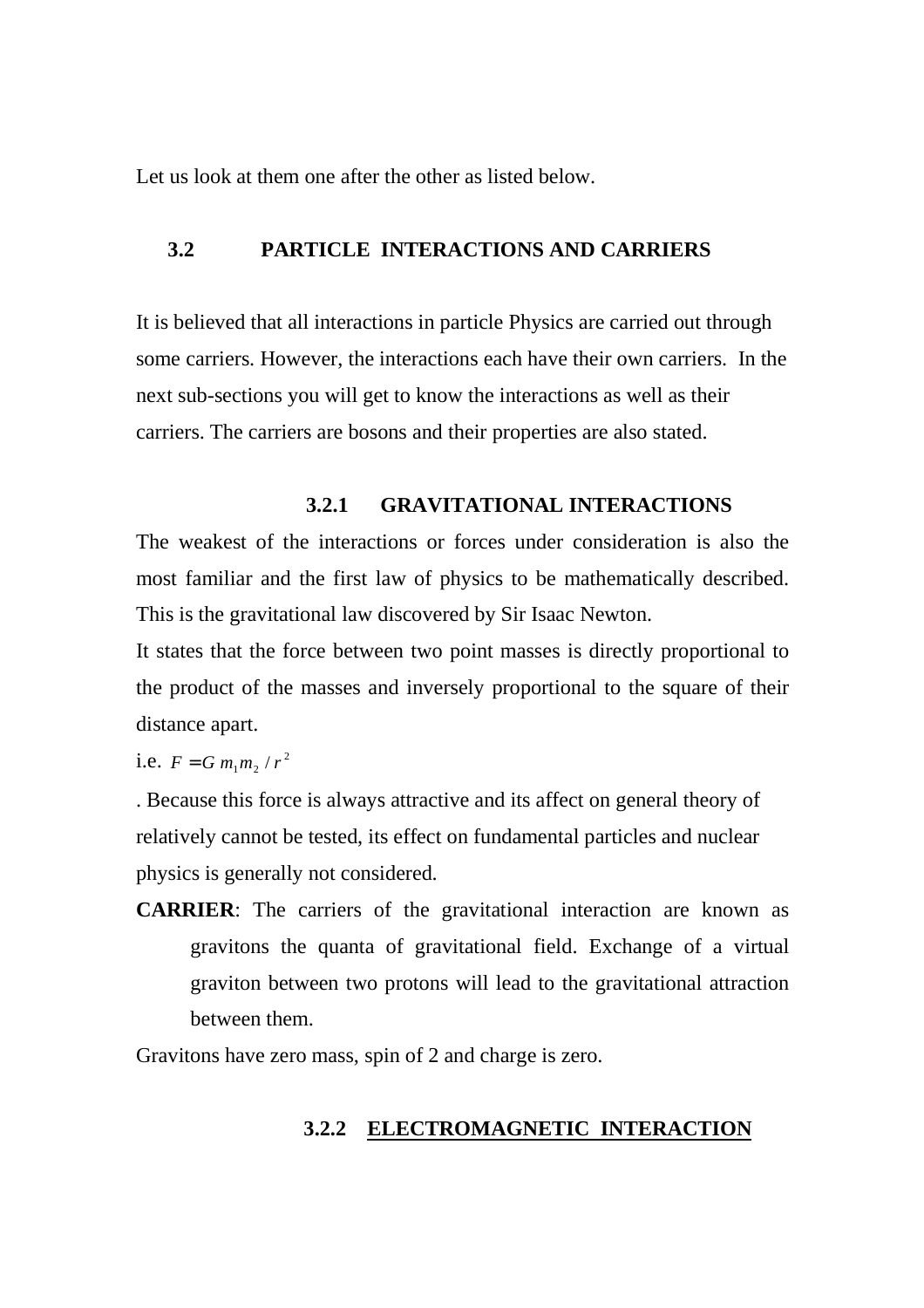. Electromagnetic force is the second force to be considered.

The laws used for force relations in this case are Coulomb's law and Biot-Savart law which are also inverse-squared laws. Light waves are examples of electromagnetic phenomenon and we have seen that electromagnetic forces govern the behavior of electrons in atoms and molecules.

Maxwell developed the theory of electromagnetism and his equations were later developed by Schrödinger, Dirac and Heisenberg. Nuclear processes can hence be thought of as electromagnetism. For example, the decay of gamma rays involve electromagnetism.

$$
\gamma \rightarrow e^+ + \overline{e}
$$

## **CARRIER:**

The carriers of electromagnetic interactions are the photons. They have mass equal to zero, spin 1 and charge zero (ie  $\gamma$  particles).

#### **3.2.3 WEAK INTERACTIONS**

Weak interaction is also a type of nuclear force. An example of its manifestation is the beta decay of a nucleus. The Electromagnetic waves are believed to be quantized with a quantum known as a photon  $(\gamma)$ . About 1930, this belief was developed that a force arises from exchange of photons between two charged particles. This development made Yukawa in 1935 to try it for nuclear force. He tired to exchange a massive particle so as to obtain short range of the force. i.e. Two electrons hit and came apart, there is exchange of photons, mass is equal to zero, range  $=\infty$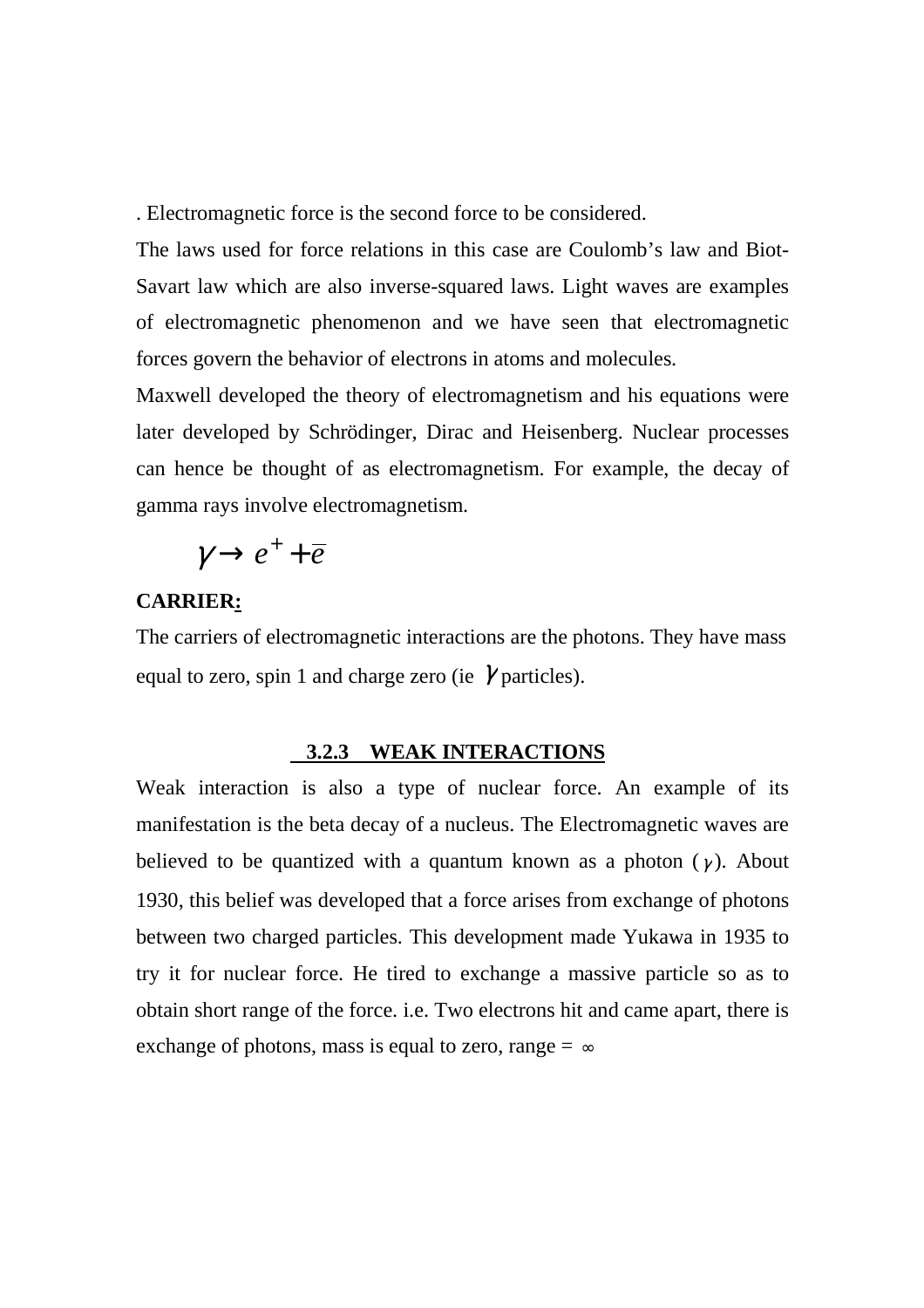For proton there must be some particle involved and this particle cannot be a photon because if range of force is infinity  $(\infty)$ , the uncertainty in force is also  $\infty$  and mass must be zero to keep the law invariant.

## **CARRIER:**

The carriers of the weak interaction are the charged  $W<sup>t</sup>$ ,  $W<sup>-</sup>$  and the neutral  $Z^0$  bosons.

Masses of  $W^t + W$  particles are 81,800 MeV/C<sup>2</sup> while mass of  $Z^0$  particle = 92,600 MeV/ $C^2$ .

These enormous masses account for the extremely short range of the weak interaction (or weak force).

# **3.2.4 STRONG INTERACTIONS**

The force that holds nuclei together is strong interaction forces; which is very strong because it must overcome the Coulomb force inside the atom. However the strong force here must be short ranged of the order of  $10^{-13}$ cm and it is known as nuclear force because it exists inside the nucleus of the atoms. Reactions that obey this force are alpha decay, nuclear fission, nuclear fusion and scattering of nucleons by nuclei at high energy. The mathematical form of the strong force is not easily written.

### **CARRIER:**

The carriers of the more fundamental strong interaction are the gluons. They have mass zero, spin 1 and charge zero.

They have not been detected directly but they are permanently hidden from view within the hadrons.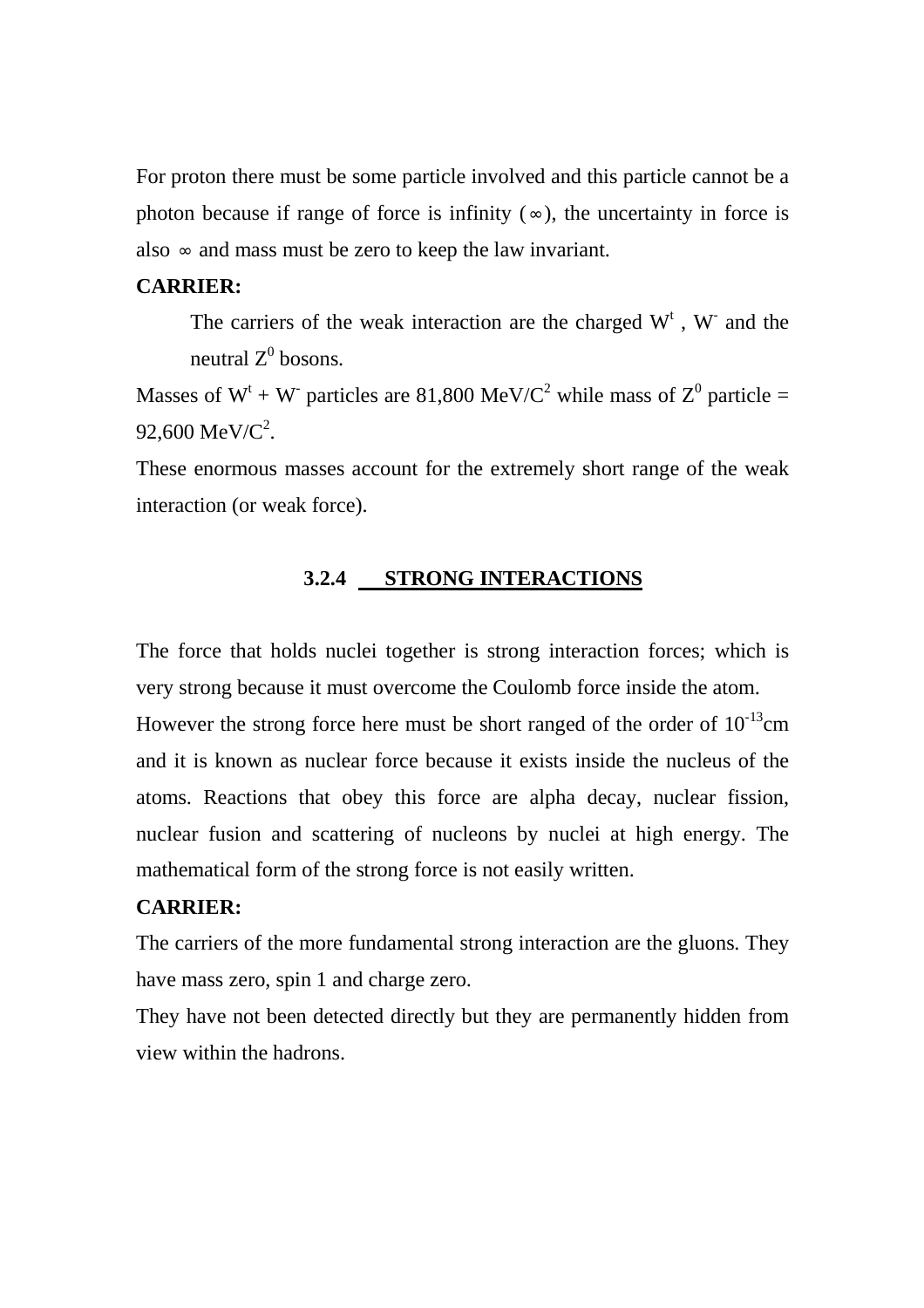#### **3.3 RESONANCES**

Physicists prefer to call certain objects resonances rather than particles because these objects are (hypothetical) intermediate states in a reaction chain. These particles are short-lived intermediate states.

The particles include lambda with energy 1520 meV written as Λ(1520).

This is a  $[K^-P]$  resonance; or a  $\left[\overline{K}^0\Lambda\right]$  resonance or a  $\left[\Sigma^+\pi^{-1}\right]$  resonance.

This Λ(1520) was found in collisions between kaons and protons in a bubble chamber where a variety of reactions take place.

e.g

$$
K^- + p \to \Lambda(1520) \to K^- + p
$$
  
\n
$$
\to \overline{K}^0 + p
$$
  
\n
$$
\to \Sigma^- + \pi^-
$$
  
\n
$$
\to \Sigma^- + \pi^+
$$
  
\n
$$
\to \Sigma^0 + \pi^0
$$
  
\n
$$
\to \Lambda + \pi^+ + \pi^-
$$

The reaction cross-section for each of the reactions is some function of energy. It can be plotted as a function of the centre of mass energy. The important feature of the curves is the local maximum in the cross sections at a centre of mass energy of 1520 MeV. At this energy, all the cross sections have a peak. In particle physics, a resonance is that peak located around a certain energy found in differential cross sections of scattering experiments. These peaks are associated with subatomic particles like nucleons, delta baryons, upsilon mesons) and their excitations. The width of the resonance (Γ) is related to the lifetime (τ) of the particle (or its excited state) by the relation

$$
\Gamma = \hbar / \tau
$$

where  $\hbar$  is the planck constant.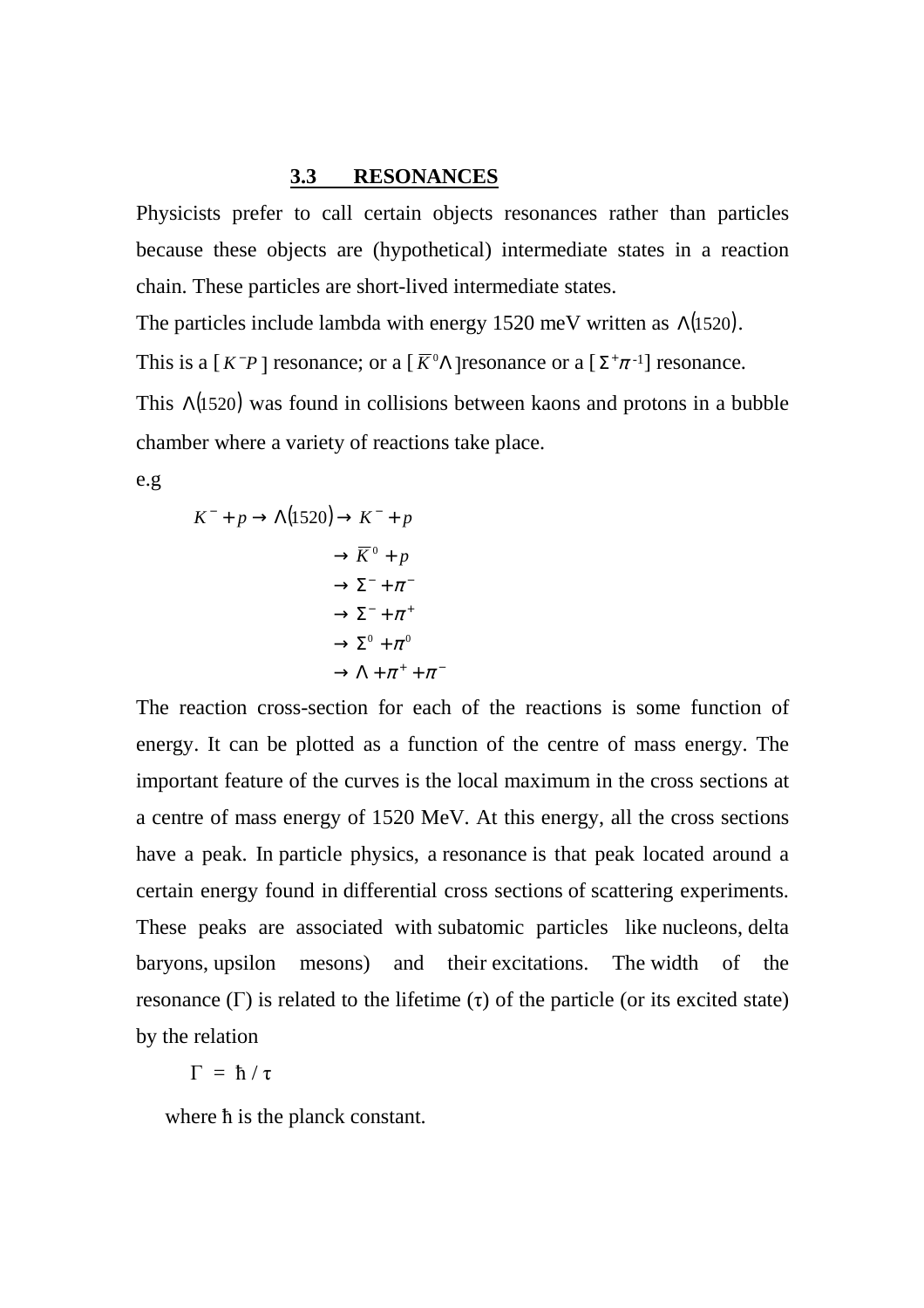## **3.4 SYMMETRY MODELS**

The symmetry models to be studied are two types. These are Mathematical models employed in the grouping of particles to their various families. They are matrices that are unitary in nature with a determinant equals to 1. They are special unitary model with a  $2x2$  matrix structure  $\left[ \frac{\text{SU}(2)}{2} \right]$  and special unitary model with a 3x3 matrix structure [SU(3) ]. They described below.

## **Unitary Symmetry**

I-spin was used to classify particles and resonances.

GelpMann + Ne'e man in 1961 independently extended the concept of I-spin to get a new theory for pointing out regularities among many states of the particles. Their theory is now known as the SU (3) Special Unitary Model. To understand SU (3) we must first look at SU (2).

Su (2) is a model or mathematical structure defined by the properties of  $2x2$ matrices which are unitary and have determinant  $= +1$ 

SU (2) is special unitary model with 2x2 matrix structure SU (3) is special unitary model with 3x3 matrix structure.

### **SU (2) Model**

In this model, multiplets exist and can be portrayed by weight diagram. Each multiplet is characterized by a quantum number I total angular momentum. The multiplet consists of 2J+1 substates corresponding to equally spaced values of J from value  $+$  J to  $-$  J, with no state absent.

Only one number is required to specify a multiplet.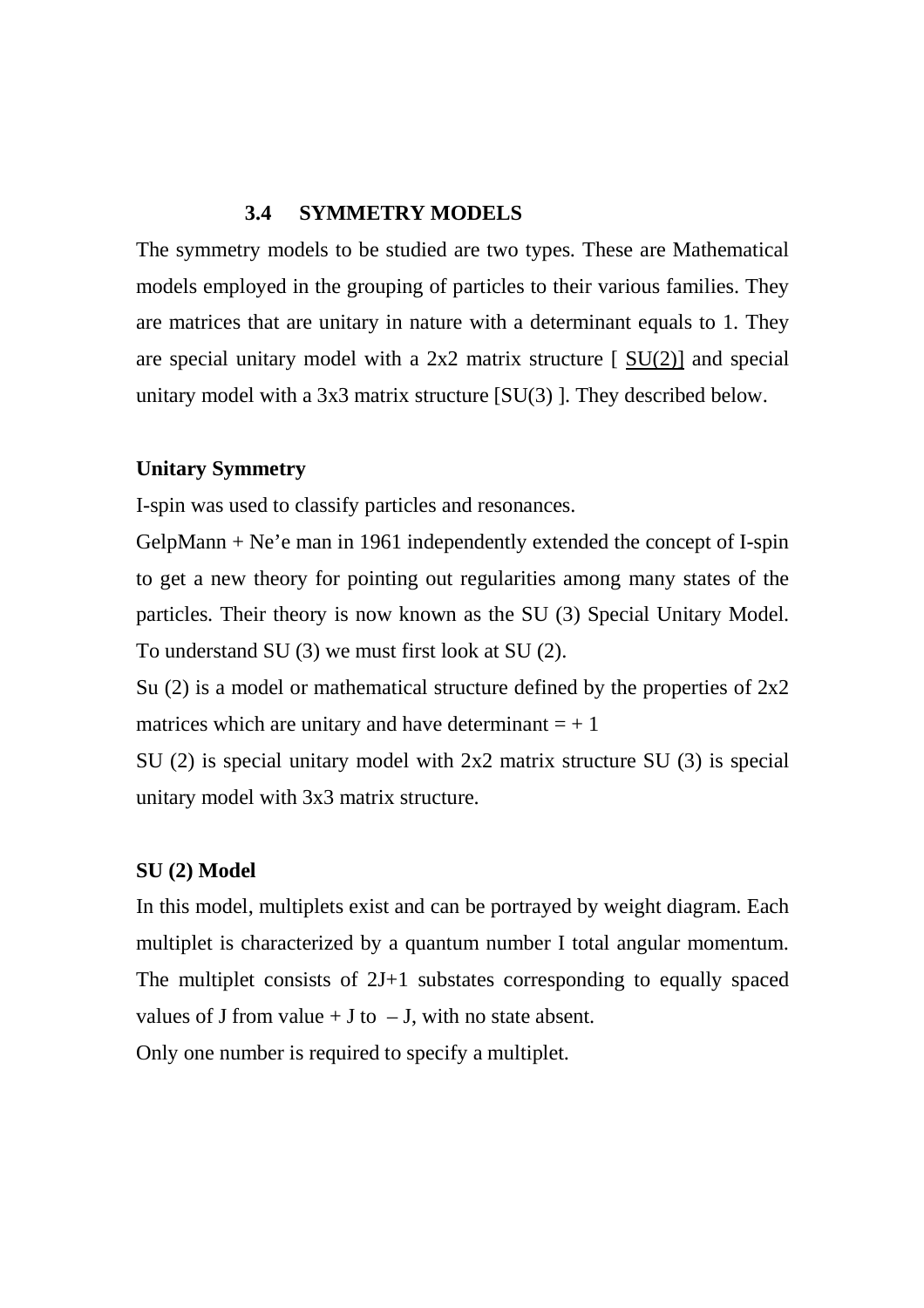#### **SU(3) Model**

This is an extension of SU(2) to a 3x3 matrix structure, unitary with determinant  $= +1$ .

Multiplets here are called super-multiplets because they contain SU (2) multiplets. For SU(2) we require two numbers to serve the purpose of J in SU(2) model.

Let these numbers be  $\lambda_1$  and  $\lambda_2$ .

The number of substance is given by

$$
(\lambda_1+1)(\lambda_2+1)\left(\frac{\lambda_1+\lambda_2}{2}+1\right)
$$

Weight diagrams here are 2 dimensional with hypercharge Y on the y-axis and third component of I-spin  $(T_3)$  on x-axis.

#### **4.0 CONCLUSION**

According to the quantum theory of fields, all the interactions rely on the mechanism of exchange of quanta. Each of the force fields has its own quanta – analogous to photons – which act as carriers of the interaction. Thus all the four forces are transmitted from one particle to another by emission, propagation and absorption of their corresponding carriers. You have also seen that resonances exist as intermediate states in a reaction.

#### **5.0 SUMMARY**

The carriers of the four interactions are bosons having integer spins. They are referred to as intermediate bosons.

These intermediate bosons and their properties are easily put on a table below